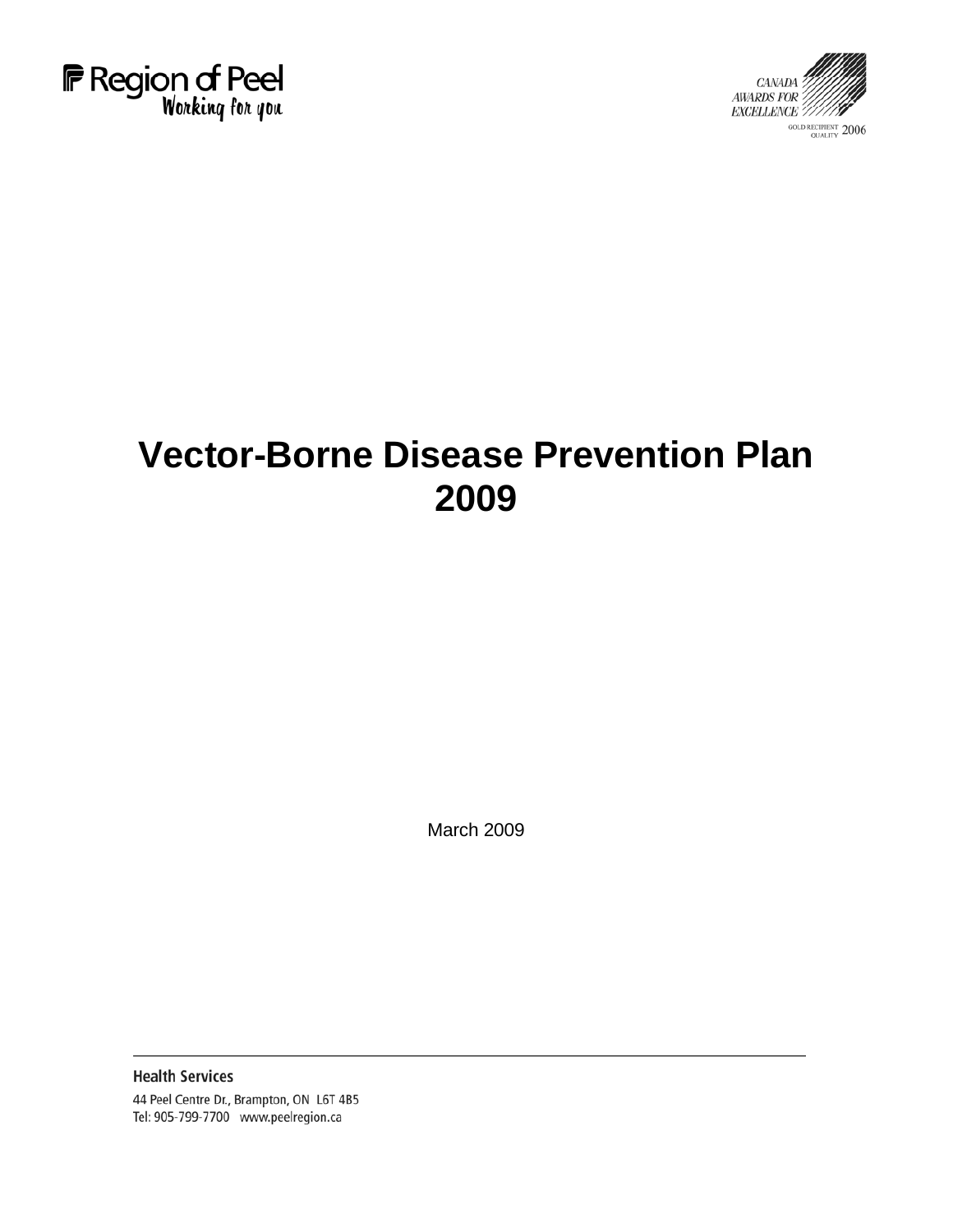# **Table of Contents**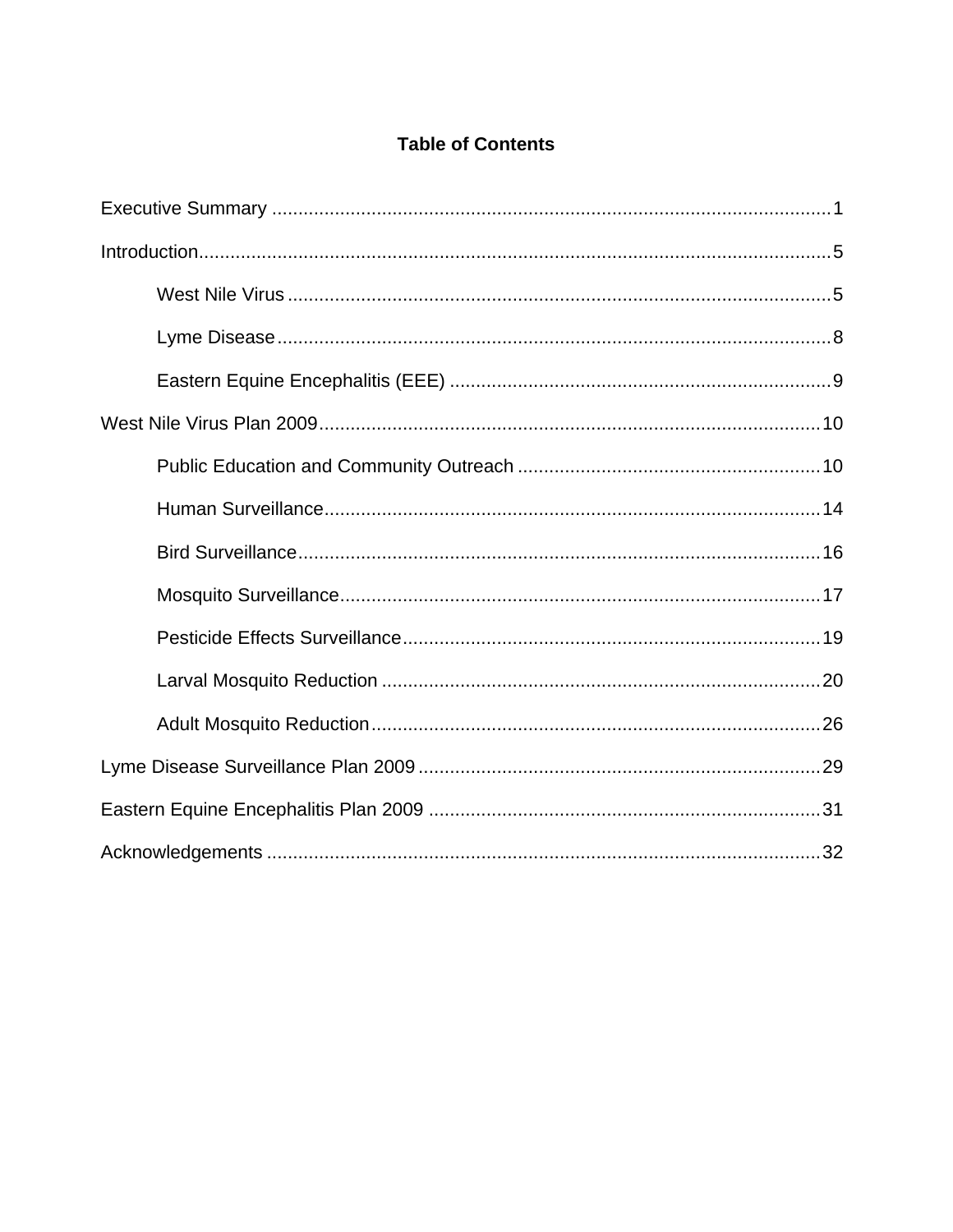#### <span id="page-2-0"></span>**Executive Summary**

In the past six years, the West Nile Virus (WNV) Prevention Plan was reviewed and adopted by the Region of Peel Council. In 2009, the WNV Prevention Plan has been transitioned to a Vector-Borne Disease Prevention Plan which focuses on WNV but also addresses two other vector-borne diseases of concern in Ontario: Lyme disease and Eastern equine encephalitis (EEE).

This transition is happening to bring Peel Public Health in line with changes happening at the Ministry of Health and Long-Term Care (MOHLTC). In 2008, the MOHLTC made the transition from West Nile Virus funding to include all vector-borne diseases. Under this funding structure, health units are be able to allocate funds to other vector-borne diseases of public health importance.

A vector-borne disease is a disease that is transmitted to humans or animals by an insect or other arthropod. In Ontario, WNV and Lyme disease are the two main endemic vectorborne diseases of public health importance as both of these diseases can be acquired within the province. Another vector-borne disease of concern in Ontario is Eastern equine encephalitis (EEE). Eastern equine encephalitis is a rare but serious viral disease spread by mosquitoes that can affect people and horses. The EEE virus has been detected in Ontario in horses but to date no human cases have been reported. Non-endemic vectorborne diseases (for example, malaria) are monitored by the Peel Public Health Communicable Disease Surveillance Unit.

Peel Public Health's 2009 Vector-Borne Disease Prevention Plan identifies the activities Peel Public Health intends to carry out in order to comply with Ontario Regulation 199/03 "Control of the West Nile Virus." Under Regulation 199/03, the local Medical Officer of Health (MOH) is required to conduct a risk assessment of the conditions pertaining to West Nile Virus (WNV) in the health unit. The risk assessment identifies the probability of human infection based on WNV surveillance activities as well as other pertinent information elements. Completion of the risk assessment in accordance with the regulation offers guidance to the MOH regarding appropriate WNV reduction activities, and if needed, provides a review of appropriate mosquito reduction activities (i.e. larviciding or adulticiding) and their effectiveness.

Information from past seasons has been used to prepare the WNV prevention component of this plan for 2009. To ensure a coordinated approach in preventing mosquito-borne disease outbreaks in the Region of Peel, Peel Public Health is working closely with local area municipalities and conservation authorities, the Ontario Ministry of Health and Long-Term Care (MOHLTC), the Ontario Ministry of the Environment (MOE), Health Canada (HC) and neighbouring public health units.

Peel Public Health's approach to WNV control will emphasize disease prevention in humans and protection of the environment. One of the goals of the Vector-Borne Disease Prevention Plan for 2009 is to minimize the impact of WNV on human health through region-wide surveillance and Integrated Mosquito Management (IMM). This means an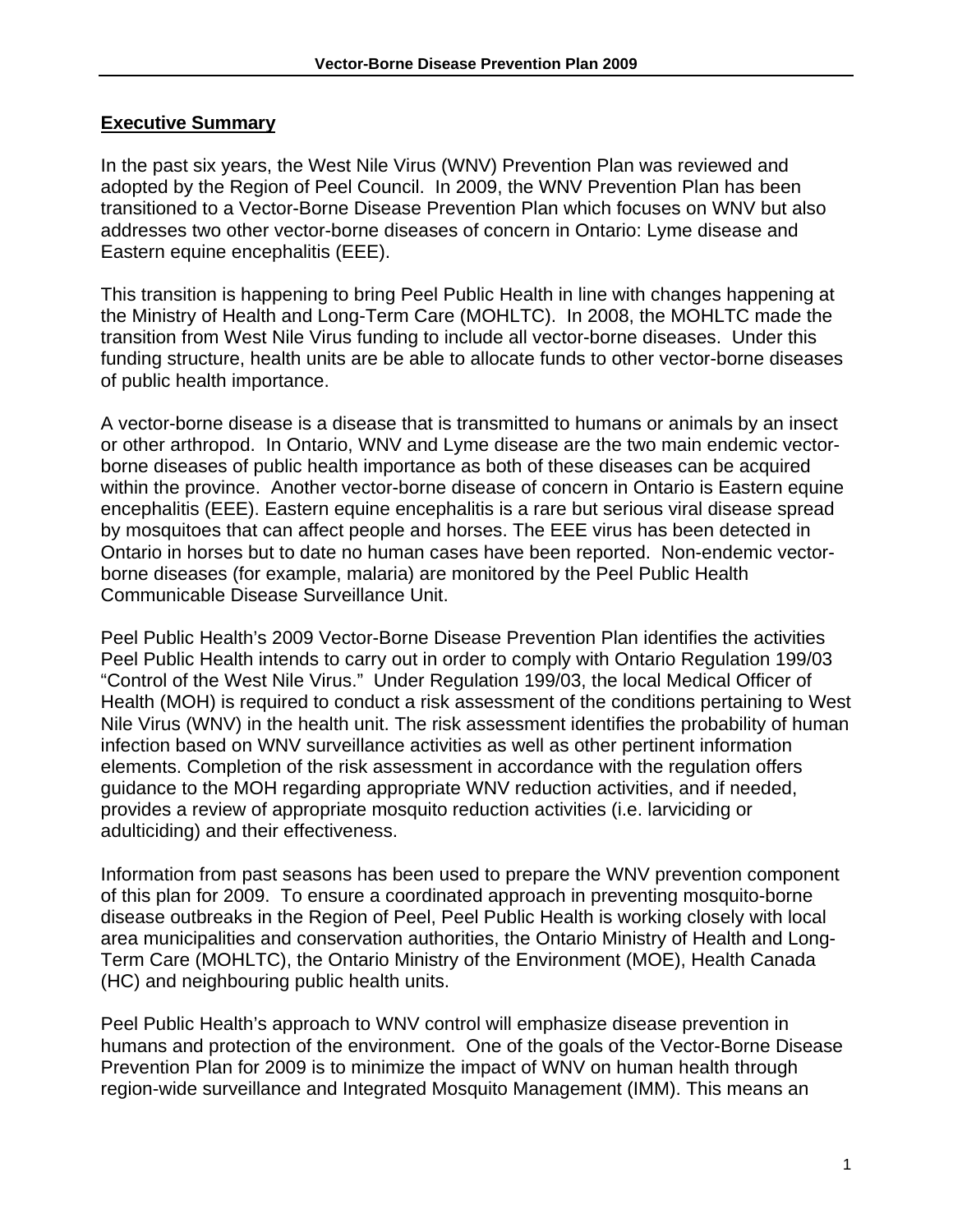emphasis on public education, source reduction and larviciding. If the level of WNV in Peel increases, then education, surveillance, and reduction activities will be intensified. Adult mosquito reduction will only be considered should surveillance findings indicate a significant risk to human health despite the implementation of other measures.

2009 will see a number of changes to WNV activities. In February 2009, the MOHLTC announced that funding for the program would be cut 23% relative to 2007 funding levels. Earlier in the fall of 2008, the MOHLTC also announced that it would cease funding the dead bird surveillance program.

As a result of these cutbacks, Peel Public Health will discontinue dead bird surveillance. Peel has conducted dead bird surveillance since 2000. Recently, this program's effectiveness has declined due to a significant decrease in dead bird reporting by the public and surveillance findings over the past few years.

The adult mosquito surveillance program and the number of larvicide applications to roadside basins will also be impacted. Adult mosquitoes will be collected from the regionwide mosquito trapping network for viral testing bi-weekly rather than weekly. In past years, larvicides were applied to roadside catch basins four times throughout the summer months. Three rounds of larvicides will be applied in 2009. Other surveillance and education activities (education for the public and medical providers) will continue. Peel Public Health will also continue the region-wide effort to reduce mosquito breeding in stagnant surface water sites through source reduction and larviciding in the urban, suburban and settlement areas of Peel.

Source reduction and larviciding will focus on *Culex pipiens* and *Culex restuans* mosquitoes, the main vectors of WNV in Peel. These two mosquito species breed in water that has been stagnant for more than a week in sites such as catch basins, road side ditches, culverts and artificial containers (abandoned swimming pools, tires, buckets, etc.). These mosquito habitats will be priority targets for elimination through improved maintenance and for larviciding where stagnant water cannot be removed. Other mosquito habitats such as marshes and natural ponds will only be treated if they are found to be important to local WNV transmission. Surveillance of mosquitoes provides an early warning of the risk to human health. This information will be used to enhance mosquito reduction and education efforts in high risk areas to interrupt the amplification of WNV before it has a significant impact on human health.

The West Nile Virus component of the Vector-Borne Disease Prevention Plan is consistent with the recommendation from the Centers for Disease Control and Prevention in the United States which states:

*To decrease the risk for human WNV infection, the coordinated and phased public health response to detection of WNV activity in an area should include intensified mosquito-control activities that reduce the avian-mosquito amplification cycle. Prevention activities should continue to include: 1) public education programs urging residential source reduction and personal*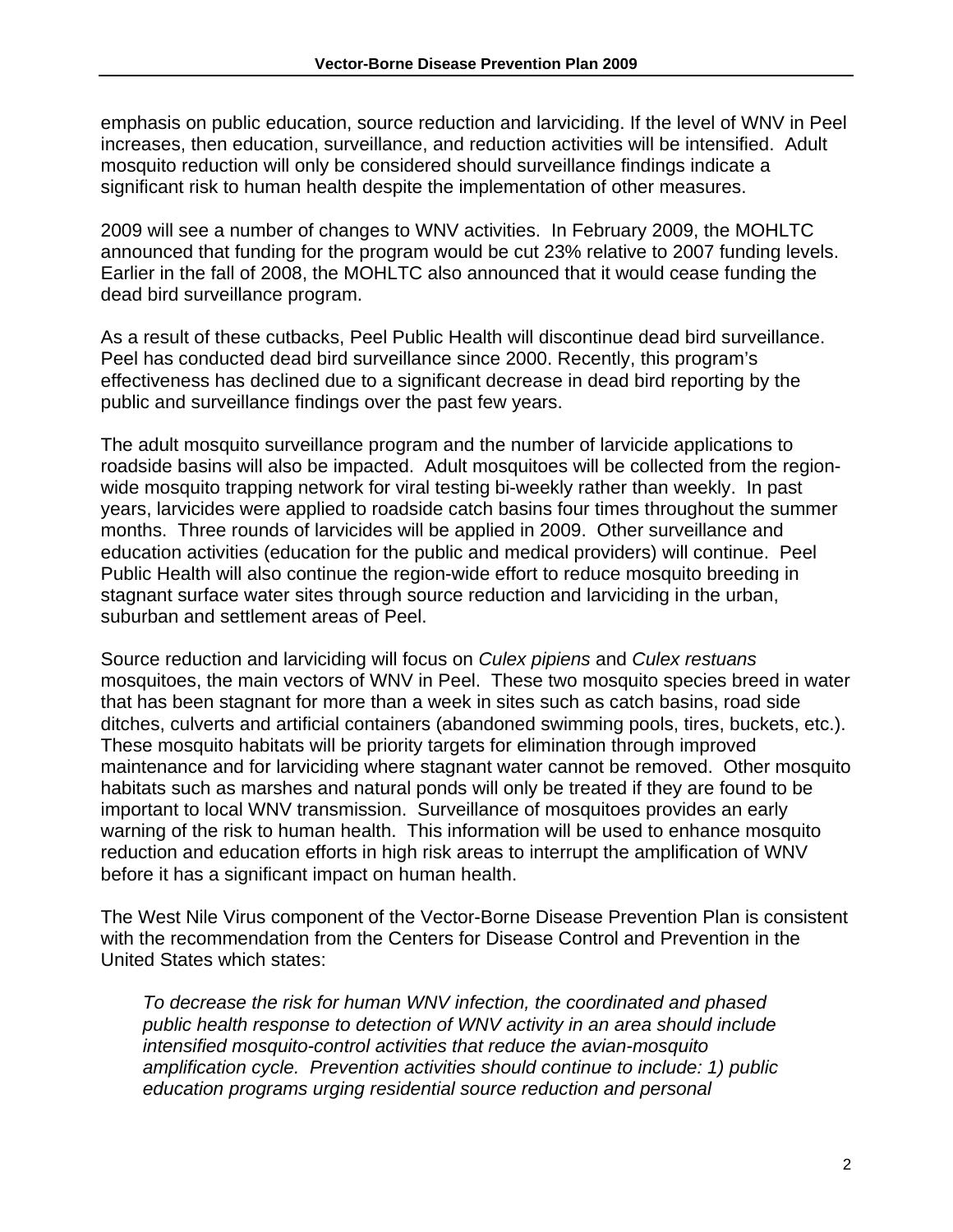*protective measures to reduce mosquito exposure; 2) development of longterm, community-level, integrated mosquito surveillance and control programs; and 3) high-priority emphasis on the control of Culex mosquitoes, especially in urban and suburban areas. (MMWR December 20, 2002. / vol. 51/ No.50).* 

Lyme disease, like WNV, is included in Ontario Regulations 558/91 and 559/91 making it both a reportable and communicable disease under the *Health Protection and Promotion Act*.

Lyme disease is an illness caused by the bacterium, *Borrelia burgdorferi*, which can be spread through the bite of a tick. This bacterium is transmitted to ticks when they feed on infected animals and then to humans through the bites of the infected ticks. In Ontario, the disease is spread by the black-legged tick (*Ixodes scapularis*) which is sometimes called the deer tick. The risk for exposure to the disease is highest in a small number of areas where this tick species has established populations including parts of southern and eastern Ontario. Studies indicate a small number of black-legged ticks are introduced into widely separated areas of Ontario by migratory birds, posing some risk that individuals in other parts of the province may also be exposed to infected ticks.

To date, an established black-legged tick population has not been identified in the Region of Peel. As a result, Peel Public Health will conduct passive tick surveillance in 2009. Tick surveillance can be active by collecting ticks in their natural habitat, or can be passive through examining ticks brought to Peel Public Health offices by Peel residents. If passive surveillance indicates the location of establishing populations of the tick vector then active surveillance will be implemented.

Eastern equine encephalitis (EEE) is a mosquito-borne viral disease which occurs primarily in the eastern half of the United States where it causes disease in humans and horses. In Ontario, the EEE virus has been implicated with horse illnesses and fatalities. However, there have been no recognized cases of human disease caused by EEE, but human disease has occurred in several states bordering Ontario. EEE has a high mortality rate, and is therefore regarded as one of the most serious mosquito-borne diseases in North America.

The main EEE transmission cycle is between birds and mosquitoes. The most important mosquito species in maintaining the bird-mosquito transmission cycle is *Culiseta melanura*. Mosquito surveillance conducted by Peel Public Health over the last several years has found low numbers of this species in the Region of Peel. In 2009, Peel Public Health will continue to monitor the prevalence and distribution of the *Culiseta melanura*. In addition, any adult *Culiseta melanura* mosquitoes collected in the traps in our region-wide adult mosquito monitoring network will be sent to for viral testing. If the virus is found in the mosquito population or if a confirmed case of EEE involving a human or horse occurs, then increased surveillance and public education will commence.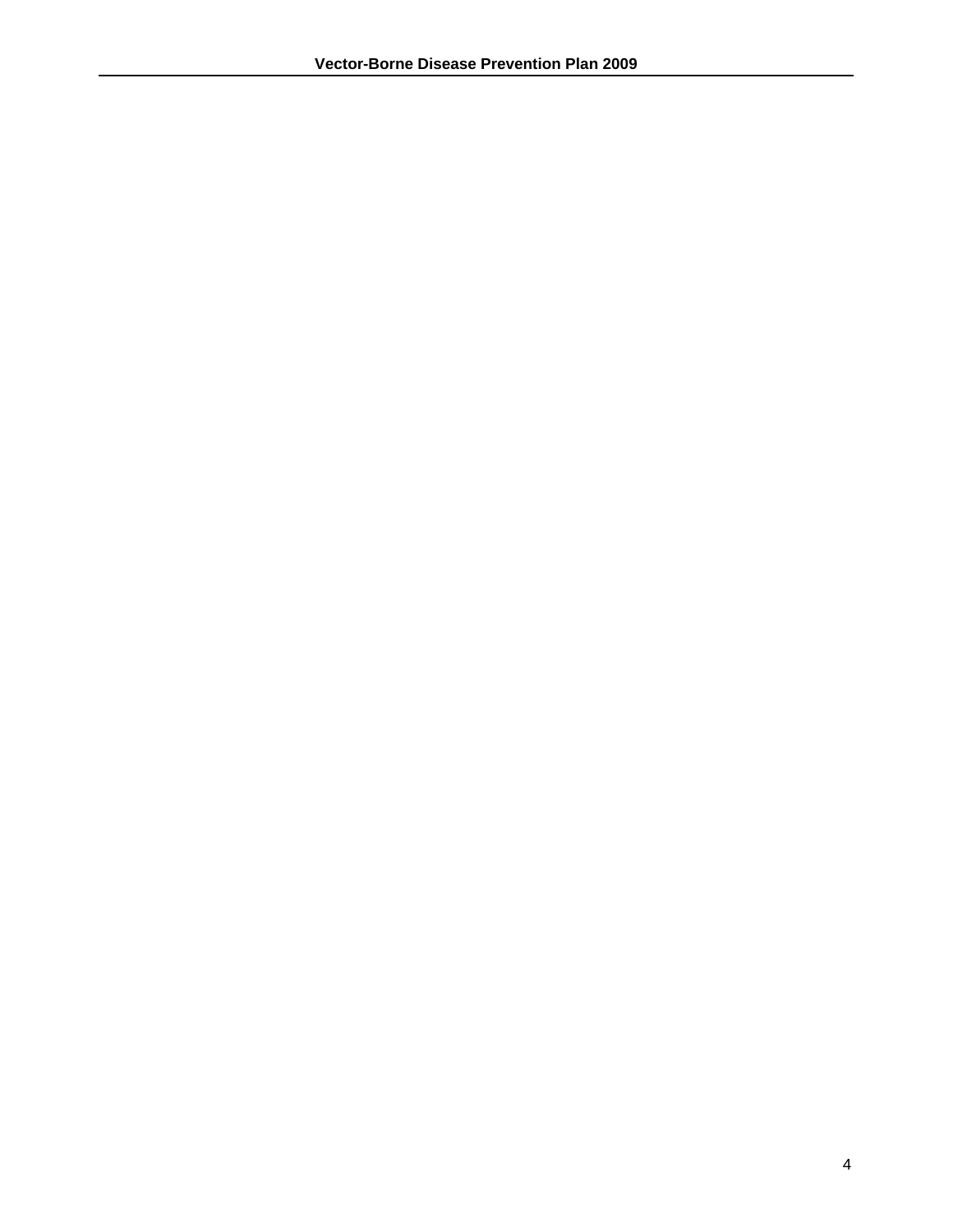## <span id="page-6-0"></span>**Introduction**

Since 2003, the Region of Peel has had a West Nile Virus Prevention Plan. This year Peel Public Health has developed a Vector-Borne Disease Prevention Plan which focuses on West Nile Virus but also addresses other vector-borne diseases of concern.

In 2008, the Ministry of Health and Long-Term Care (MOHLTC) made the transition from West Nile Virus funding to include all vector-borne diseases. Under this funding structure, health units can allocate funds to other vector-borne diseases of public health importance. A vector-borne disease is a disease that is transmitted to humans or animals by an insect or other arthropod. In Ontario, West Nile Virus and Lyme disease are the two main endemic vector-borne diseases of public health importance as both of these diseases can be acquired within the province. Another vector-borne disease of some concern in Ontario is Eastern equine encephalitis. Eastern equine encephalitis is a rare but serious viral disease spread by mosquitoes that can affect people and horses. This virus has been detected in Ontario in horses but to date no human cases have been reported.

#### West Nile Virus

West Nile Virus (WNV) was named after the West Nile region of Uganda, where it first appeared in 1937. Since then, the disease has spread throughout much of the world including Africa, Europe, the Middle East, Central Asia and most recently, North America.

WNV was first detected in North America in 1999 when an outbreak was experienced in New York City. The virus has since become established across most of the continent. The method of importation of the WNV into North America is unknown, but likely arrived via an infected bird or mosquito.

WNV was first detected in Peel in birds and mosquitoes in 2001. Locally acquired human illness occurred for the first time in 2002 when 112 residents had laboratory evidence of WNV infection (55 suspect cases, 20 probable cases and 37 confirmed cases, including two deaths). The only two deaths due to WNV infection in the Region of Peel occurred in 2002. Human cases have been reported every year since 2002, with the exception of 2004 and 2008 when no cases were reported in Peel.

One of the goals of the Vector-Borne Disease Prevention Plan is to minimize the impact of WNV through a regional surveillance program involving humans and mosquitoes (adults and larvae). The surveillance program guides the Integrated Mosquito Management activities, which include mosquito larvae reduction, stagnant water site remediation, and risk communication activities. Surveillance activities continue to indicate that WNV is endemic in Peel and that WNV levels can fluctuate widely from year to year.

MOHLTC funding cuts will impact the adult mosquito surveillance program and the number of larvicide applications to roadside catch basins in 2009. Adult mosquitoes will be collected from the region-wide mosquito trapping network for viral testing bi-weekly rather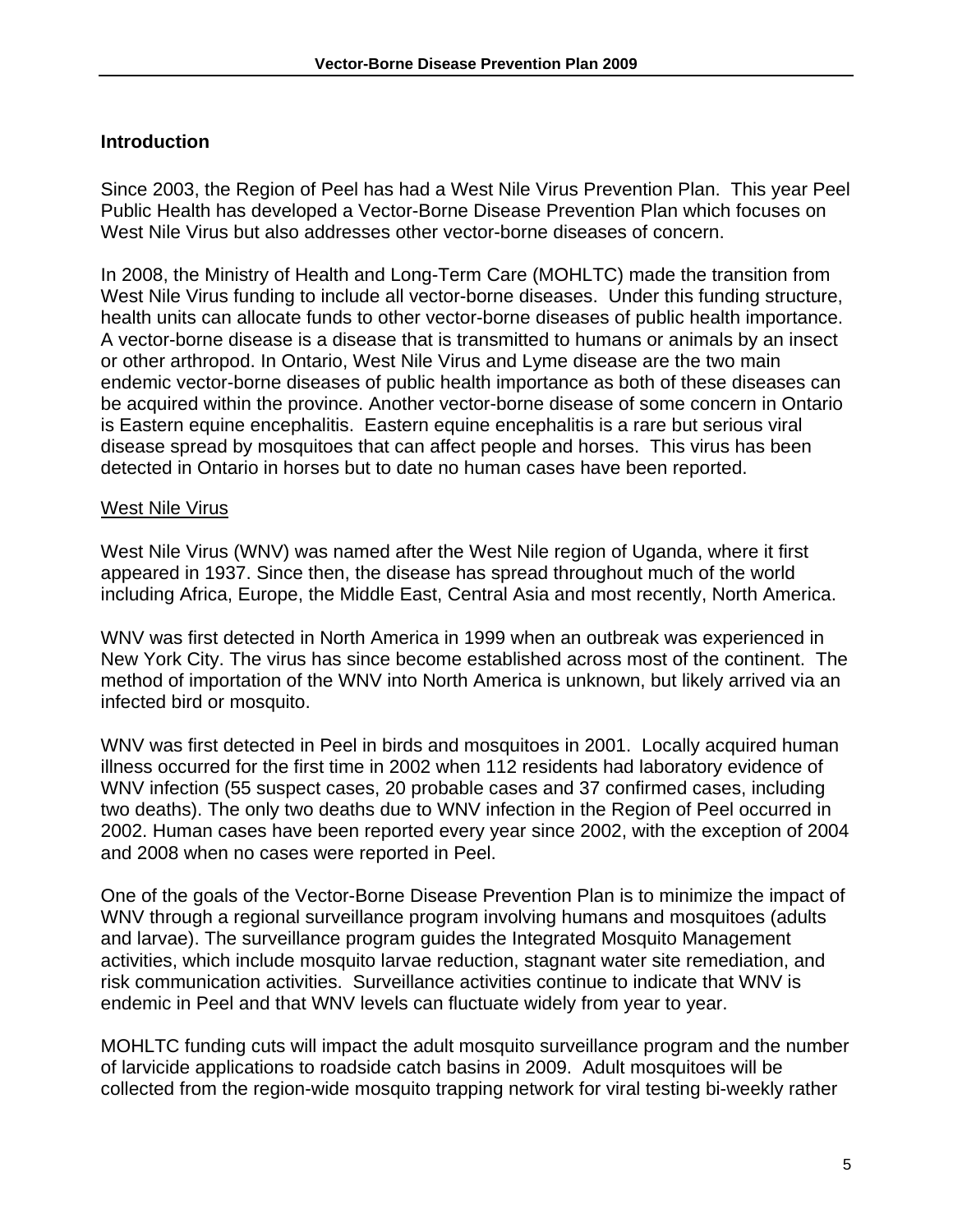than weekly. In past years, larvicides were applied to the roadside catch basins four times throughout the summer months. This year, roadside catch basins will be larvicided on three occasions.

In 2009, Peel Public Health will discontinue dead bird surveillance. Peel has conducted dead bird surveillance since 2000. Recently, this program's effectiveness has declined due to decreasing dead bird submissions by the public and information learned over the past few years. In 2009, the MOHLTC will cease funding the dead bird surveillance program.

#### **West Nile Surveillance Summary for the Region of Peel, 2001-2008**

| <b>Human Cases</b> |  |
|--------------------|--|
|                    |  |

| Year | Total         | <b>Miss</b>              | <b>Bram</b>           | Cal                   | <b>Climate Conditions</b>  |  |
|------|---------------|--------------------------|-----------------------|-----------------------|----------------------------|--|
| 2001 | 0             |                          |                       |                       | hot & dry                  |  |
| 2002 | 112           | $C-34$ ; $P-18$ ; $S-46$ | $C-3$ ; $P-2$ ; $S-8$ | $C-0$ ; $P-0$ ; $S-1$ | hot & dry                  |  |
| 2003 | 10            | $C - 10$                 | O                     |                       | cool                       |  |
| 2004 | 0             |                          | O)                    | 0                     | cool/wet (Jun-Aug)         |  |
| 2005 | 3             | $C-2$                    | $C - 1$               | 0                     | hot/humid                  |  |
| 2006 | $\mathcal{P}$ |                          | $C-2$                 | 0                     | temperature above average  |  |
| 2007 |               | $C-1$                    | O                     | 0                     | 7th warmest on record, dry |  |
| 2008 | 0             |                          | 0                     |                       | wettest on record          |  |

*C*-Confirmed, *P*-Probable, *S*-Suspected

#### **Positive Birds**

| Year | <b>Total</b> | <b>Miss</b> | <b>Bram</b> | Cal | <b>Climate Conditions</b>  |
|------|--------------|-------------|-------------|-----|----------------------------|
| 2001 | 17           | 14          | 3           |     | hot & dry                  |
| 2002 | 20           | 9           | 5           | 6   | hot & dry                  |
| 2003 | 12           | 5           | 5           | 2   | cool                       |
| 2004 | $*17$        |             |             | 6   | cool/wet (Jun-Aug)         |
| 2005 | 33           | 18          | 10          | 5   | hot/humid                  |
| 2006 | 11           |             |             | 3   | temperature above average  |
| 2007 | 2            |             | າ           |     | 7th warmest on record, dry |
| 2008 | 15           |             |             |     | wettest on record          |

**\*** Included in the total of 17 +ve birds is one hawk. Since hawks are not considered a target bird CCWHC will show Peel had 16 +ve birds

#### *Positive Mosquito Batches*

| Year | Total | <b>Miss</b> | <b>Bram</b> | Cal | <b>Climate Conditions</b>  |  |
|------|-------|-------------|-------------|-----|----------------------------|--|
| 2001 | 4     |             |             | 0   | hot & dry                  |  |
| 2002 | 128   | 106         | 22          |     | hot & dry                  |  |
| 2003 | 24    | 16          | 8           |     | cool                       |  |
| 2004 | 4     | 2           | 2           | 0   | cool/wet (Jun-Aug)         |  |
| 2005 | 24    | 16          | 6           | 2   | hot/humid                  |  |
| 2006 | 14    | 10          | 4           | 0   | temperature above average  |  |
| 2007 | 3     |             |             | 0   | 7th warmest on record, dry |  |
| 2008 | 21    |             | 10          |     | wettest on record          |  |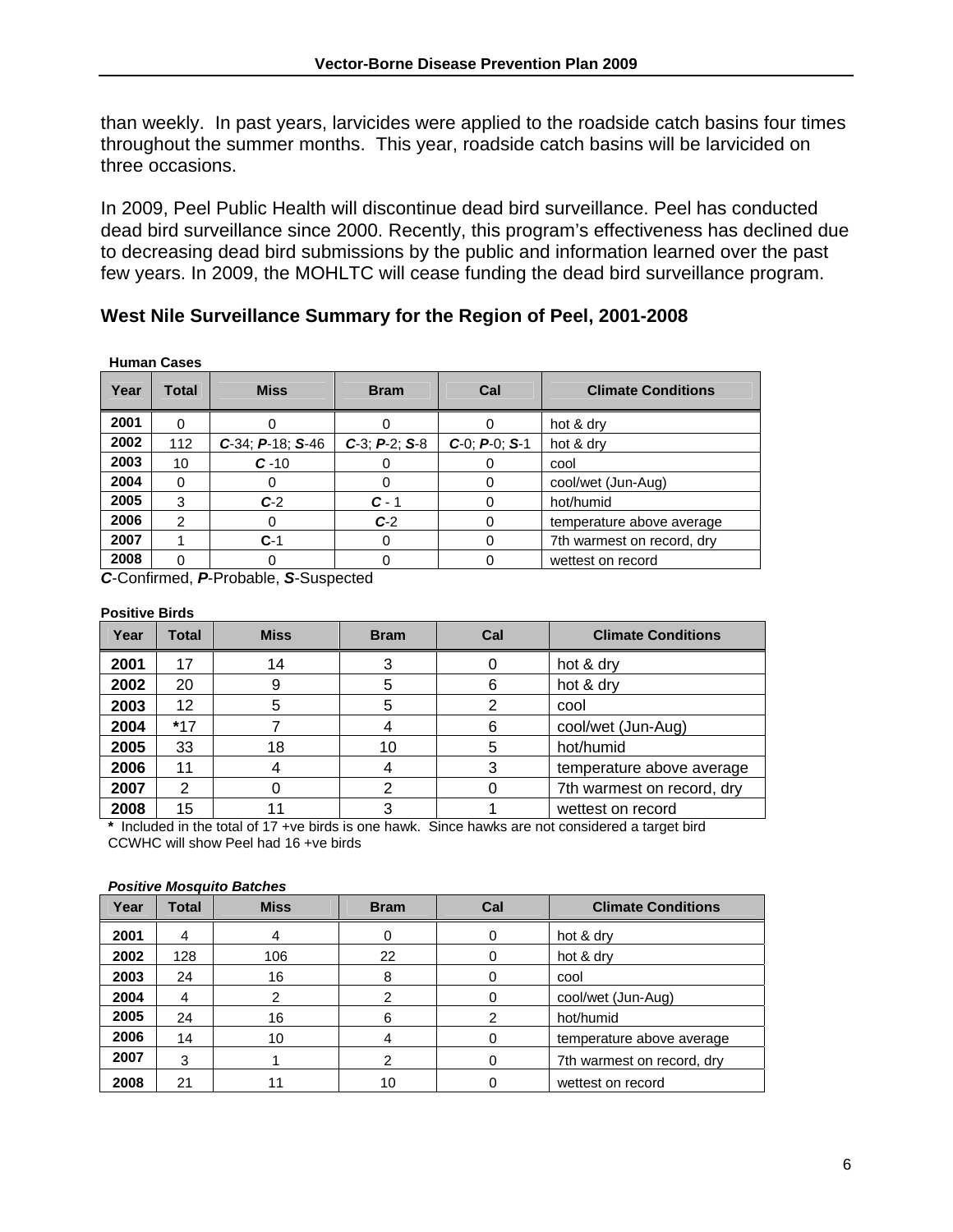At this point, it is reasonable to assume that the virus has established itself in North America and will return to Peel at some level in 2009. Peel Public Health will continue the human and mosquito surveillance, public education and larval mosquito reduction activities as these are essential WNV program components in a jurisdiction where WNV has been detected in a previous season.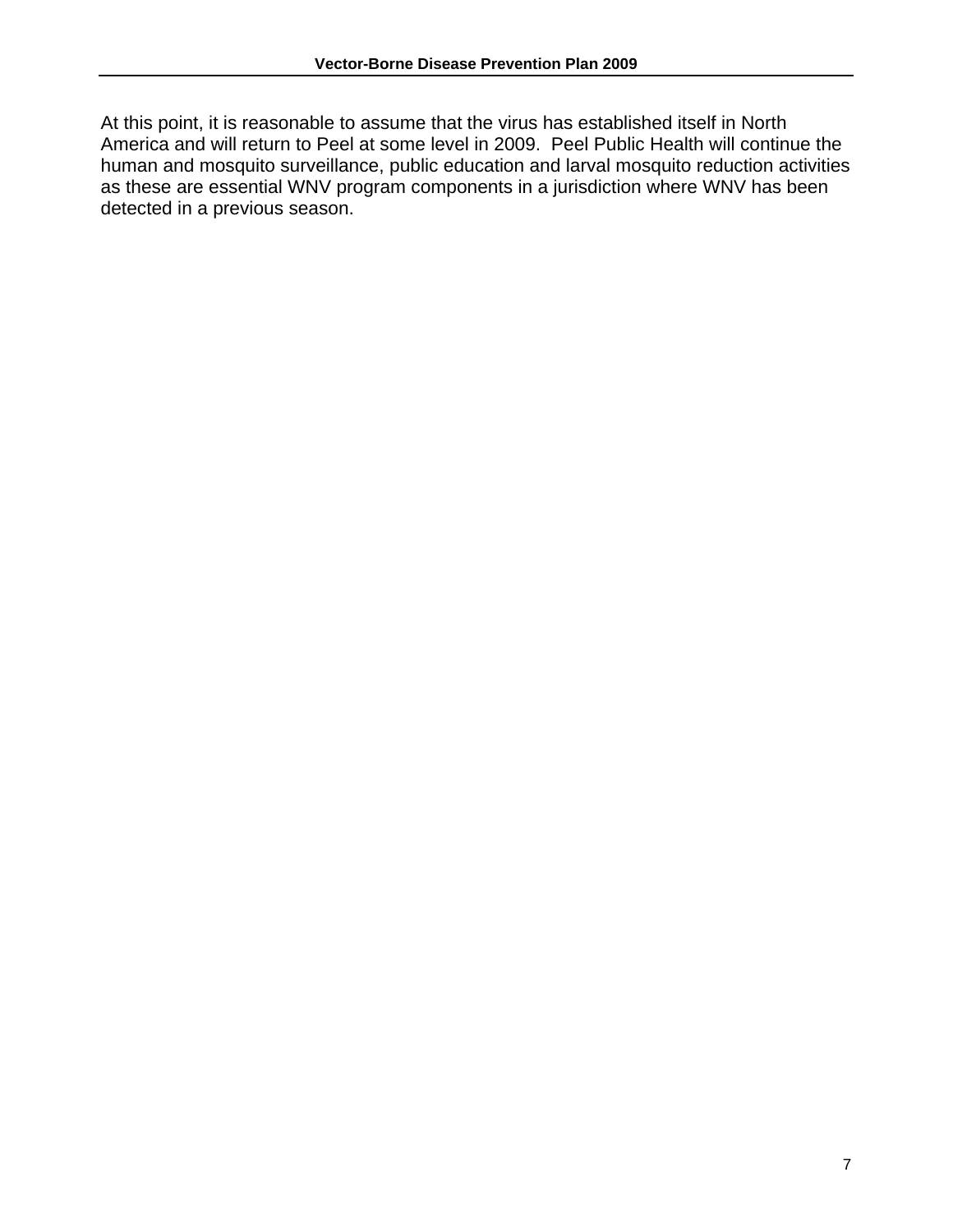#### <span id="page-9-0"></span>Lyme Disease

Lyme disease was first recognized in the United States in 1975, following an outbreak of juvenile rheumatoid arthritis near the community of Lyme, Connecticut. The first reported case in Canada occurred in 1984.

Lyme disease is passed to humans through the bite of certain types of ticks that are infected with a bacterium called *Borrelia burgdorferi*. In Ontario, the disease is spread by the black-legged tick, sometimes called the deer tick. There are areas in which the bacteria is endemic, meaning the disease is well established and present more or less continually in that region. The endemic areas in Ontario include the north shore of Lake Erie including the Long Point area, Rondeau Provincial Park, and Turkey Point as well as the St. Lawrence Islands National Park. It should be noted that ticks can be spread by birds, in particular songbirds that feed off the ground. Because these birds are migratory, there is the potential for new populations of the ticks to spread across the province. Therefore one does not necessarily have to be in an endemic or high-risk area to be at risk of encountering ticks and the disease.

As a result, Peel Public Health will conduct passive tick surveillance in 2009. Passive surveillance is examining ticks caught and reported to Peel Public Health by health care providers or the general public. If passive surveillance indicates the locations of establishing populations of the tick vector then active surveillance will be implemented. Active surveillance involves collecting ticks in their natural habitat for identification and testing.

Lyme disease is a reportable disease in Ontario. As a result, Peel Public Health staff investigate all potential cases of Lyme disease cases among residents in Peel. To date, there has not been a confirmed human case that was locally acquired in Peel. The table below is number of Peel residents that have contracted Lyme disease since 2001.

| Lyrric Disease Oases in the Region of Feel, 2001 - 2000 |       |  |  |
|---------------------------------------------------------|-------|--|--|
| Year                                                    | Cases |  |  |
| 2001                                                    |       |  |  |
| 2002                                                    | 2     |  |  |
| 2003                                                    | 2     |  |  |
| 2004                                                    | 3     |  |  |
| 2005                                                    | 3     |  |  |
| 2006                                                    |       |  |  |
| 2007                                                    | 5     |  |  |
| 2008                                                    | 18    |  |  |

| Lyme Disease Cases in the Region of Peel, 2001 - 2008 |  |  |
|-------------------------------------------------------|--|--|
|                                                       |  |  |

There are concerns that climate change, such as warmer seasons, could lead to conditions that are favourable for the establishment of black-legged tick populations in many parts of the province.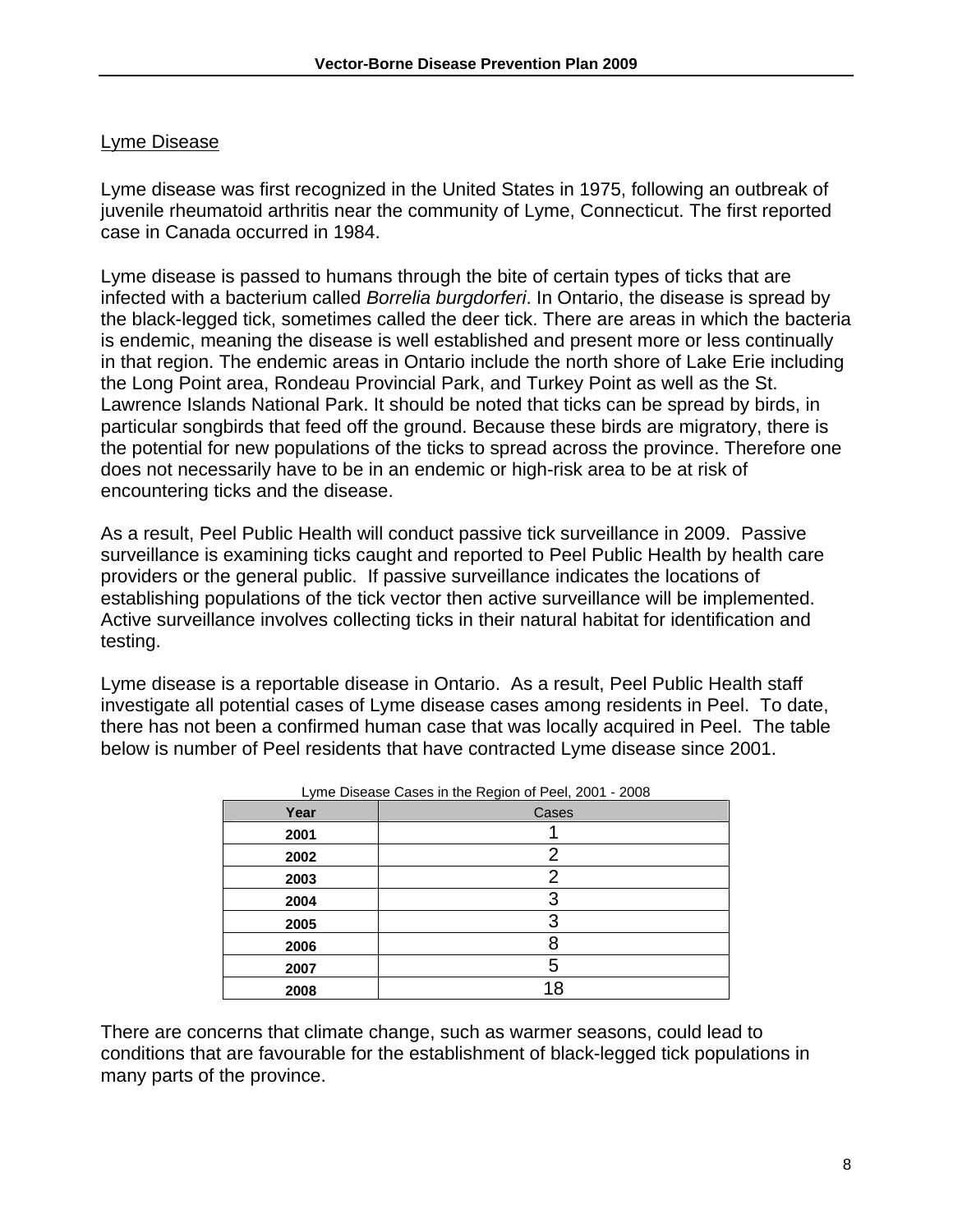#### <span id="page-10-0"></span>Eastern Equine Encephalitis (EEE)

Eastern equine encephalitis (EEE) was first recognised in the USA in 1831 when 75 horses died of an encephalitis illness in Massachusetts. In 1938, the first confirmed human cases were identified when thirty children died of encephalitis in north-eastern USA.

EEE is a rare but serious viral disease spread by mosquitoes that can affect people and horses. The mortality rate in humans from EEE is approximately one-third, making it one of the most deadly mosquito-borne diseases in North America. In addition, approximately half of those persons who survive EEE will have mild to severe permanent neurological damage. The disease can be prevented in horses with the use of vaccinations but a human EEE vaccine will not be available in the foreseeable future.

Many species of mosquitoes can become infected with EEE virus. However, the most important mosquito species in maintaining the bird-mosquito transmission cycle is *Culiseta melanura*, whose preferred habitat is freshwater hardwood swamps. Adult mosquito surveillance conducted over the last several years has found this species is present in Peel but in very low numbers.

In 2009, Peel Public Health will continue to monitor the prevalence and distribution of *Culiseta melanura* using the region-wide WNV adult mosquito trapping network. Any *Culiseta melanura* captured will undergo testing for the EEE virus. Consistent routine testing over a period of years will provide data upon which to revise and refine Peel's EEE monitoring program.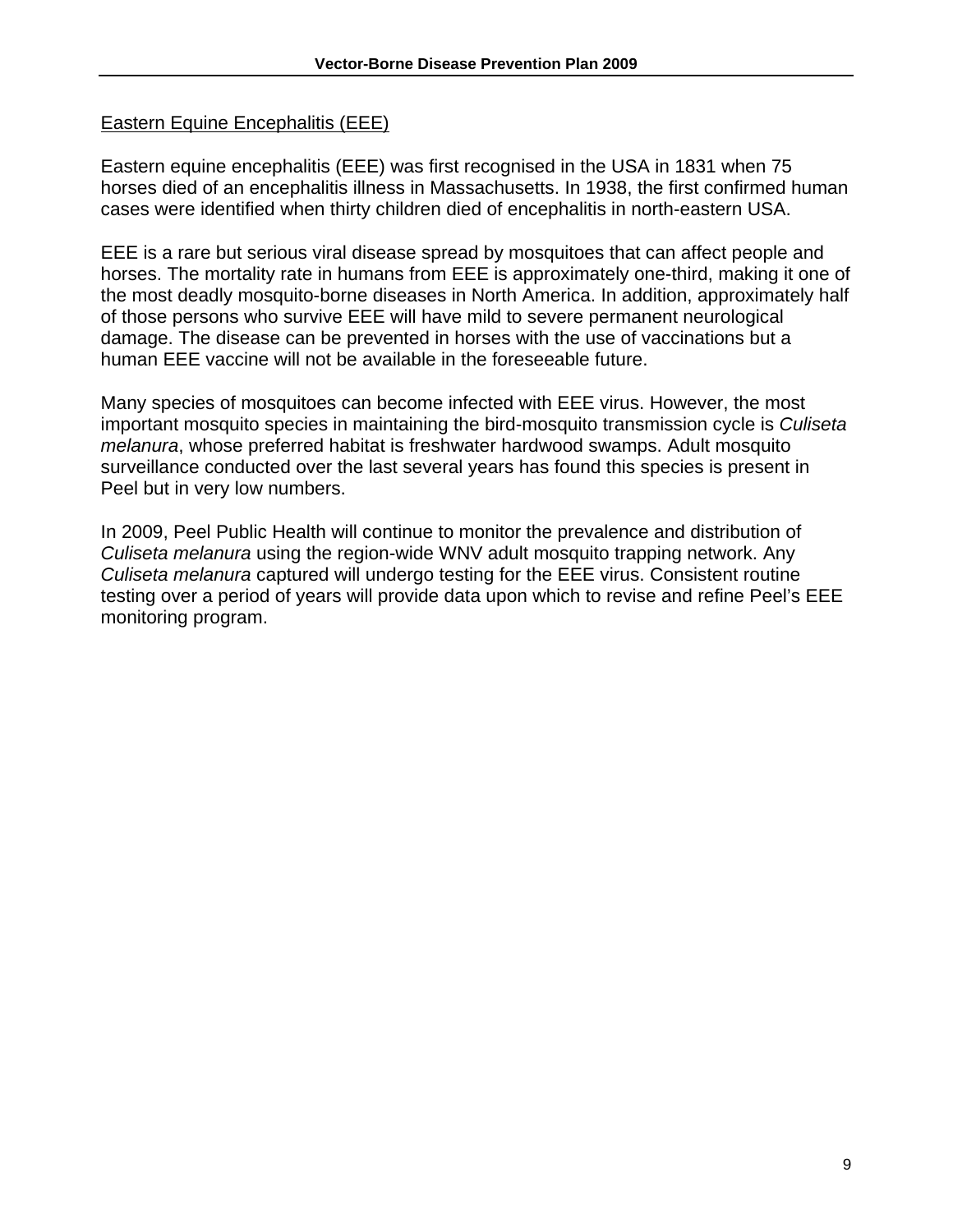#### <span id="page-11-0"></span>**West Nile Virus Plan 2009**

#### **Public Education and Community Outreach**

#### **Objectives:**

- To inform Peel residents about WNV and the measures that they can take to prevent human illness including mosquito breeding site reduction and mosquito personal protective measures.
- To provide clear, accurate and timely communication about WNV status in Peel to all target groups.

#### **Background:**

In 2001, Peel Public Health introduced its first WNV public education campaign – Put Mosquitoes Out of Touch. The campaign informed Peel residents about WNV and emphasized personal protection against mosquito bites and habitat reduction. The tactics included a mail-out to over 300,000 households, the development of an information package for public distribution at targeted locations, development of a dedicated WNV website ([www.peel-bugbite.ca](http://www.peel-bugbite.ca/)) and advertisements in local newspapers. The successive campaigns in 2002 and 2003 were built on this original initiative and each year materials and tactics were reviewed, revised and enhanced.

In 2004, Peel Public Health and Communication Services developed a strategy and messages to complement the provincial WNV campaign. The objectives of the communication activities in 2004 included: continued education of residents about WNV, the need to report dead crows and blue jays, the importance of mosquito reduction through the removal of sources of stagnant water on their property and the use of personal protection measures.

The 2005-2007 WNV public education campaigns in Peel included a mail-out to over 350,000 households in Peel, advertisements in local papers, and distribution of educational materials to the area municipalities, Region of Peel staff and multicultural groups.

Public education in 2009 will be similar to 2008. Peel Public Health will continue raising public awareness of WNV through the media, the WNV website [\(www.peel-bugbite.ca\)](http://www.peel-bugbite.ca/), community outreach activities and advertising in local publications. The distribution of a WNV mail-out to households is not planned for 2009; however, the mail-out will be considered if surveillance activities identify high levels of WNV activity in the Region of Peel in 2009.

#### **Target groups:**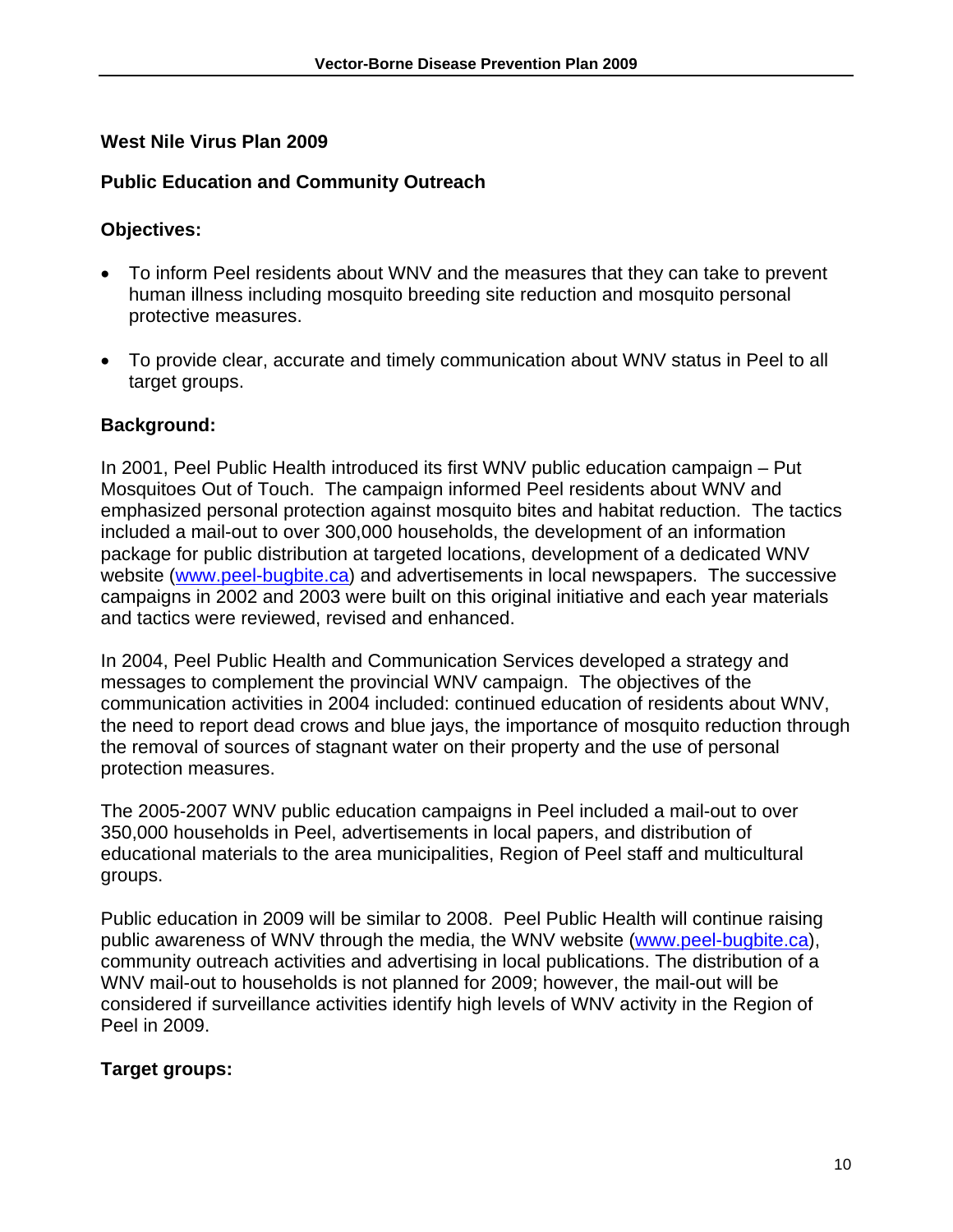- Peel residents
- Regional Councillors, local municipalities, neighbouring health units, conservation authorities, Regional staff
- Local media

#### **Planned Activities:**

- Presentations on the West Nile Virus program will be made at Regional and area municipal Councils, if requested. Additional presentations to the general public may be conducted if the risk of WNV infection increases.
- A generic WNV brochure will be distributed to the general public through community outreach activities.
- The WNV website (www.peel-bugbite.ca) will have a link to the Public Health Agency of Canada travel medicine program website. This will provide WNV information to residents travelling outside of Canada.
- In 2009, Peel Public Health will not conduct dead bird surveillance. The WNV website will be updated to inform the public that the West Nile Virus dead bird (crows and blue jays) pickup program will not be in effect in 2009. The public will also be informed of the termination of the dead bird surveillance program through a news release in early May.
- Other WNV educational and promotional materials (fact sheets, fridge magnets, washable tattoos) will be distributed in high-traffic areas in Peel. They will also be shared with the local municipalities and conservation authorities for their information and distribution. Most materials will also be available on the Region of Peel WNV website for downloading.
- Peel Public Health's 2009 Vector-Borne Disease Plan will be available on the WNV website as will several fact sheets on topics such as personal protection measures, reduction of mosquito breeding sites, larviciding, and many others. The website will be regularly updated with information on the status of WNV activity in Peel and with the catch basin larviciding schedule. An on-line stagnant water reporting form will continue to be available.
- Educational materials on WNV will be sent to special groups: long-term care facilities, child care centres, garden centres, golf courses and horticultural societies.
- Educational materials on WNV will also be sent to various seniors' groups in all three municipalities (e.g., Mississauga Seniors' Centre, Brampton Senior Citizen Council).
- The WNV displays, in conjunction with other educational materials, will be used to educate the public about the issue. They will be set up and staffed by Peel Public Health employees in strategic locations such as Regional facilities, the Peel Children's Water Festival and other high-traffic areas in Peel.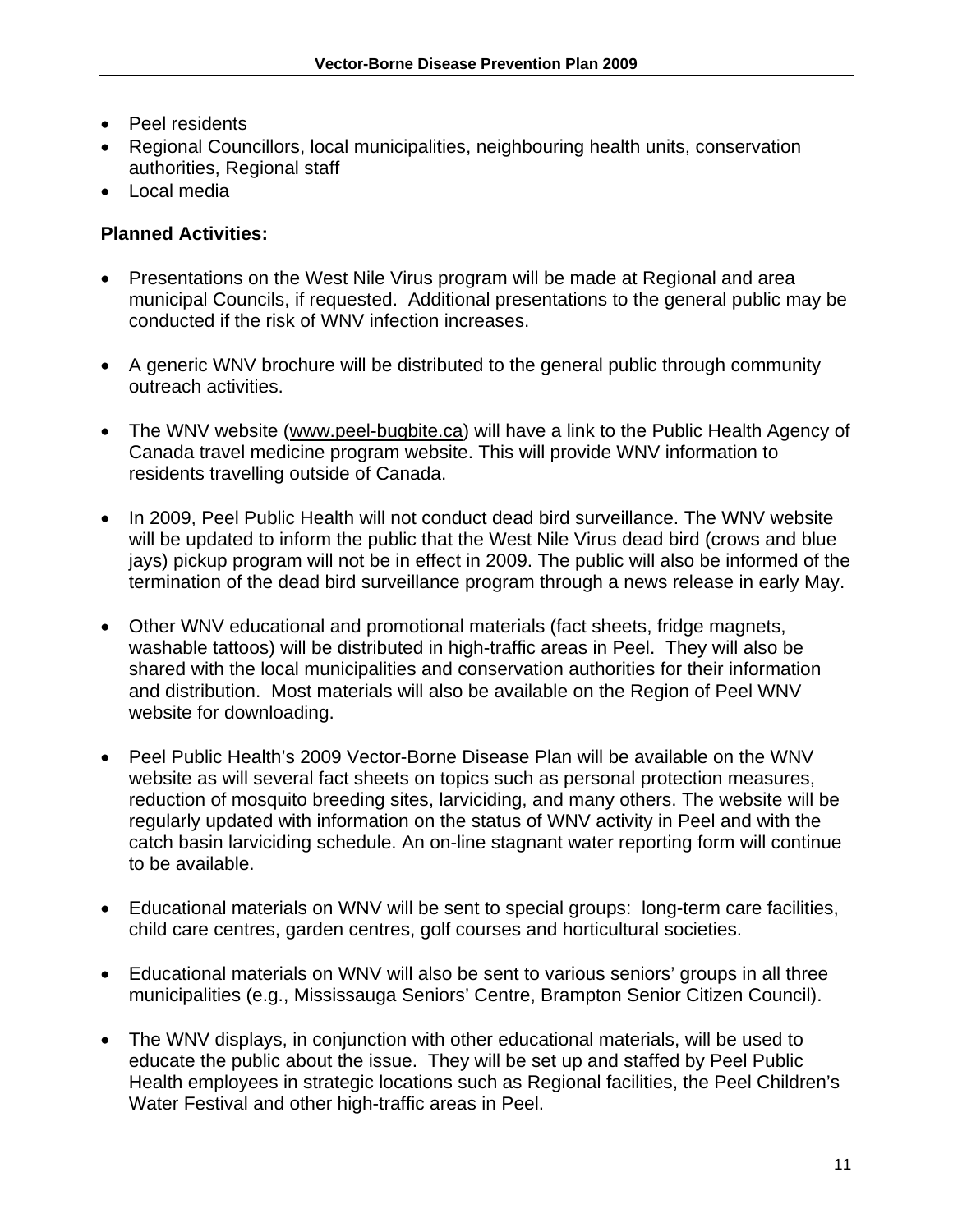- Ministry of the Environment regulatory requirements for public notification of the use of larvicides will be met through regular newspaper notices. In areas other than catch basins, a larviciding notice sign will be posted at the site.
- A series of advertisements with key WNV messages will be placed in local newspapers in Mississauga, Brampton and Caledon.
- Media relations activities will include ongoing news releases to the local and specialty media (garden, seniors, parenting), interviews with the MOH and AMOH, if requested, and media briefings and/or news conferences, if required.
- Local health care providers will be notified about the status of WNV activity in Peel through a faxed Health Professionals Update. Early in the WNV season information on WNV signs and symptoms, laboratory diagnosis, treatment, patient counselling and human case reporting to Peel Public Health will be provided. Additional notification will be provided on the status of WNV should the situation progress or change.
- To assist partner agencies to respond to public inquiries with consistent information, a series of updated WNV Q & A fact sheets will be available for distribution to the offices of Regional and local Councillors, Regional call centres, Brampton, Caledon and Mississauga Animal Services, local municipalities, conservation authorities, hospitals, and other key stakeholders. Fact sheets will also be available on the Region of Peel WNV website.
- WNV weekly updates will be produced for Regional Councillors, local municipalities, neighbouring health units, conservation authorities, the media, and other stakeholders. The update will be widely distributed and will be posted on the Region of Peel WNV website.
- Communication to Regional employees will consist of regular updates to all Regional staff through Peel Region's intranet site, Pathways, brochures and posters in Regional facilities, departmental meetings and informal discussions.
- A contingency communication plan in the event of adulticiding has been developed. It includes tactics such as public meetings, advertising, direct mail, news conferences and briefings, media relations, news releases, website updates to inform the public about adulticiding treatment areas and schedules.
- Peel Public Health will also act as a resource to local occupational health and safety departments if they require assistance in drafting policies and educating employees regarding WNV. Additionally, Peel Public Health will share information about WNV and training with contracted vendors.
- Peel Public Health will hand deliver WNV educational materials to households in the vicinity of a positive mosquito batch or human case. Peel Public Health staff will also be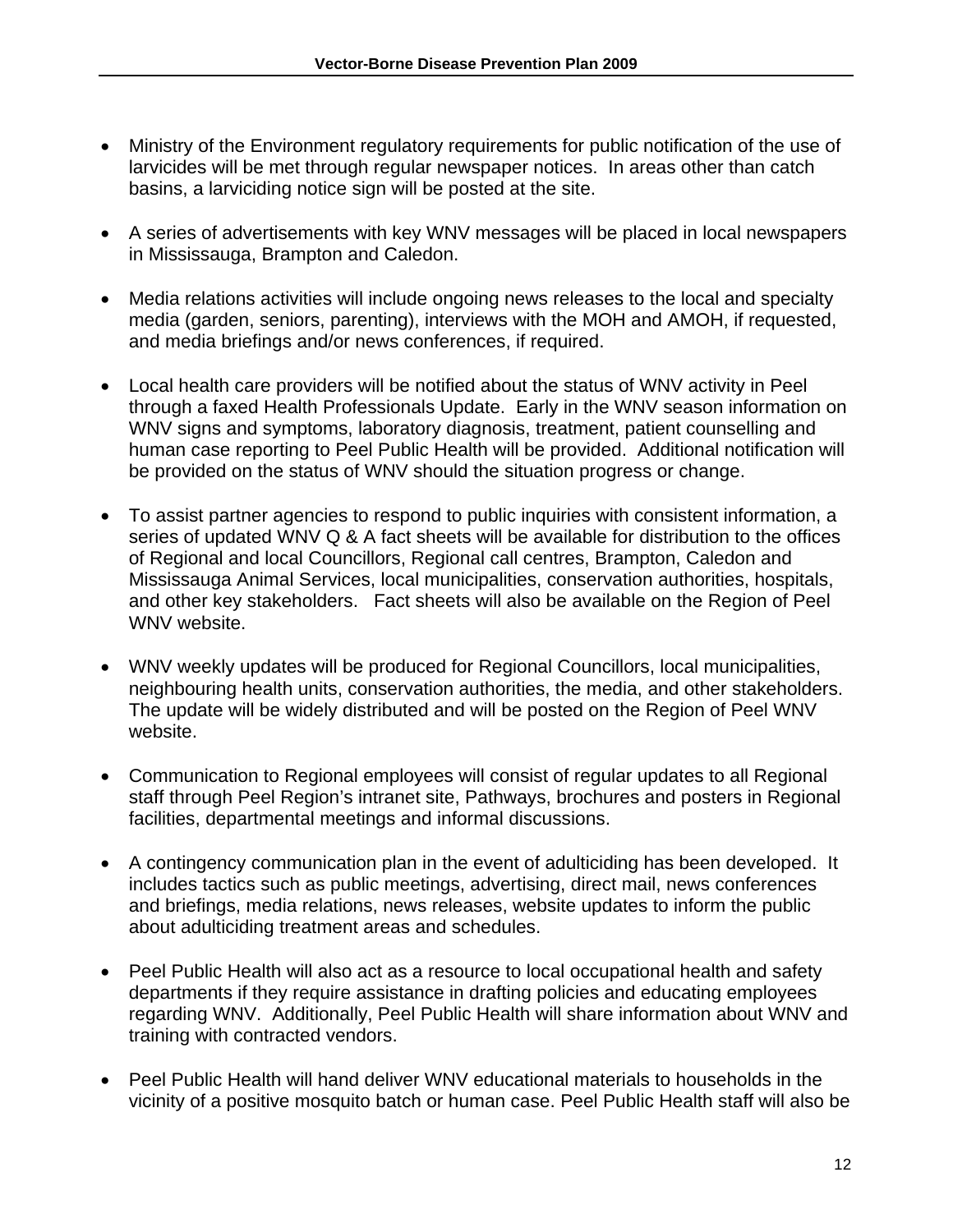available to conduct stagnant water surveys on residential properties in areas where WNV is detected.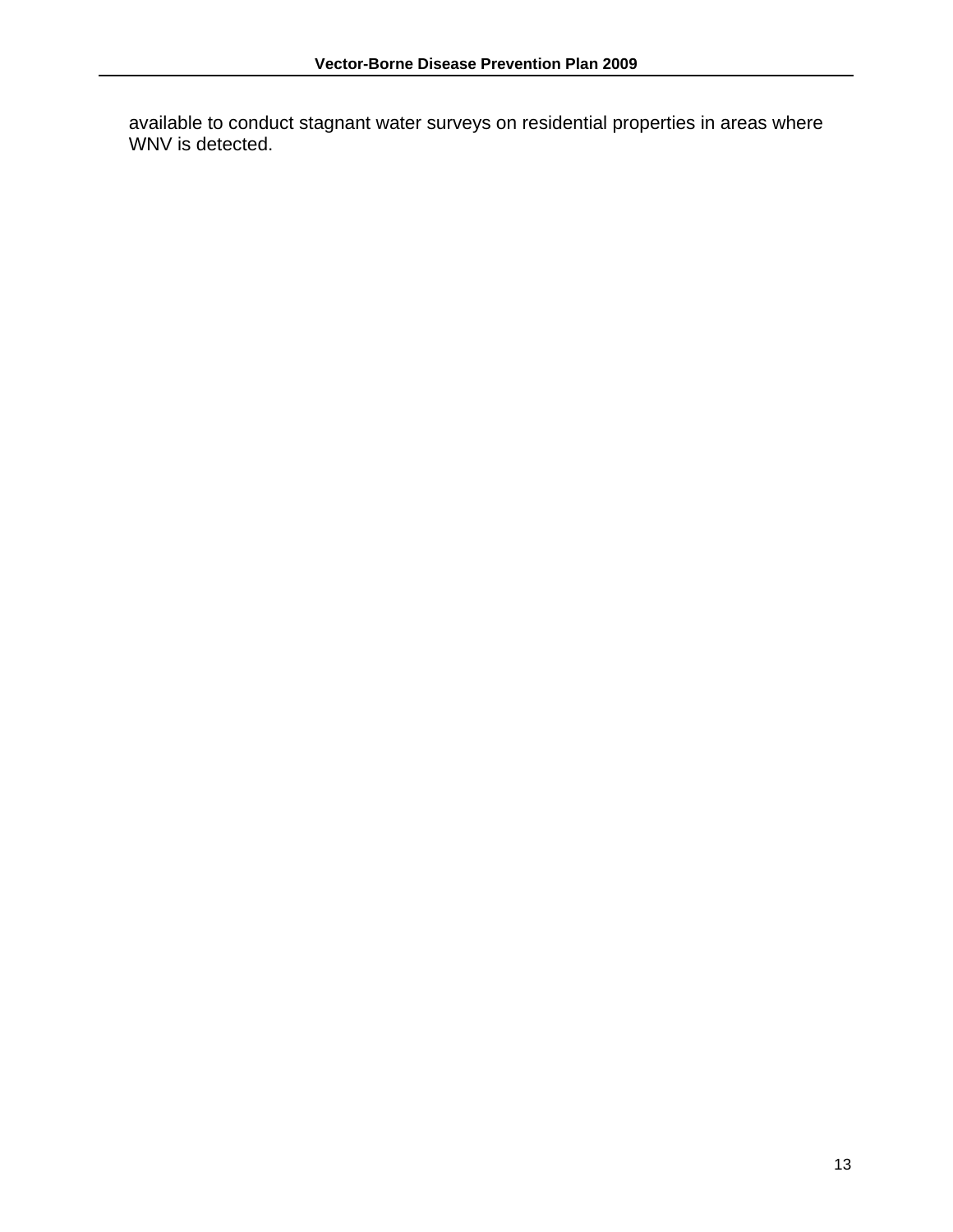#### <span id="page-15-0"></span>**Human Surveillance**

## **Objective:**

• To monitor the incidence of WNV in Peel to determine the effectiveness of the WNV Prevention Plan.

# **Background:**

There have been human cases of WNV reported in Peel every year since 2002, with the exception of 2004 and 2008.

The results of all positive WNV blood tests done by the local hospitals in Peel are reported to Peel Public Health. All WNV blood samples drawn by Peel family physicians are sent to the Central Public Health Laboratory in Toronto for testing and results from Peel residents are reported to Peel Public Health.

Peel Public Health staff will investigate all suspect, probable and confirmed WNV cases among residents in Peel. Standardized medical information including demographics, symptoms, risk factors (such as travel history or having received blood products) and test results are entered into the Ministry of Health and Long-Term Care's system called the integrated Public Health Information System (iPHIS). The cases will be mapped onto a Geographic Information System (GIS) according to postal code at a later date.

# **Planned Activities:**

- In June, Peel Public Health will update physicians region-wide about the importance of immediately reporting all suspected cases of viral encephalitis and viral meningitis. The update will communicate information on how to submit appropriate laboratory samples to determine if the cause is a mosquito-borne virus.
- From June through October, regular WNV updates will be sent to all local hospitals and infectious disease specialists to maintain awareness of human surveillance for encephalitis and meningitis cases. Peel Public Health will communicate the criteria for reporting and submission of appropriate laboratory specimens for WNV testing.
- Beginning in July, Peel Public Health will start enhanced surveillance for WNV encephalitis and viral meningitis through local hospitals and physicians.
- Peel Public Health will ensure active hospital-based surveillance will be implemented when WNV activity is identified in the vector mosquito population.
- Peel Public Health staff will investigate all suspect, probable and confirmed cases of WNV.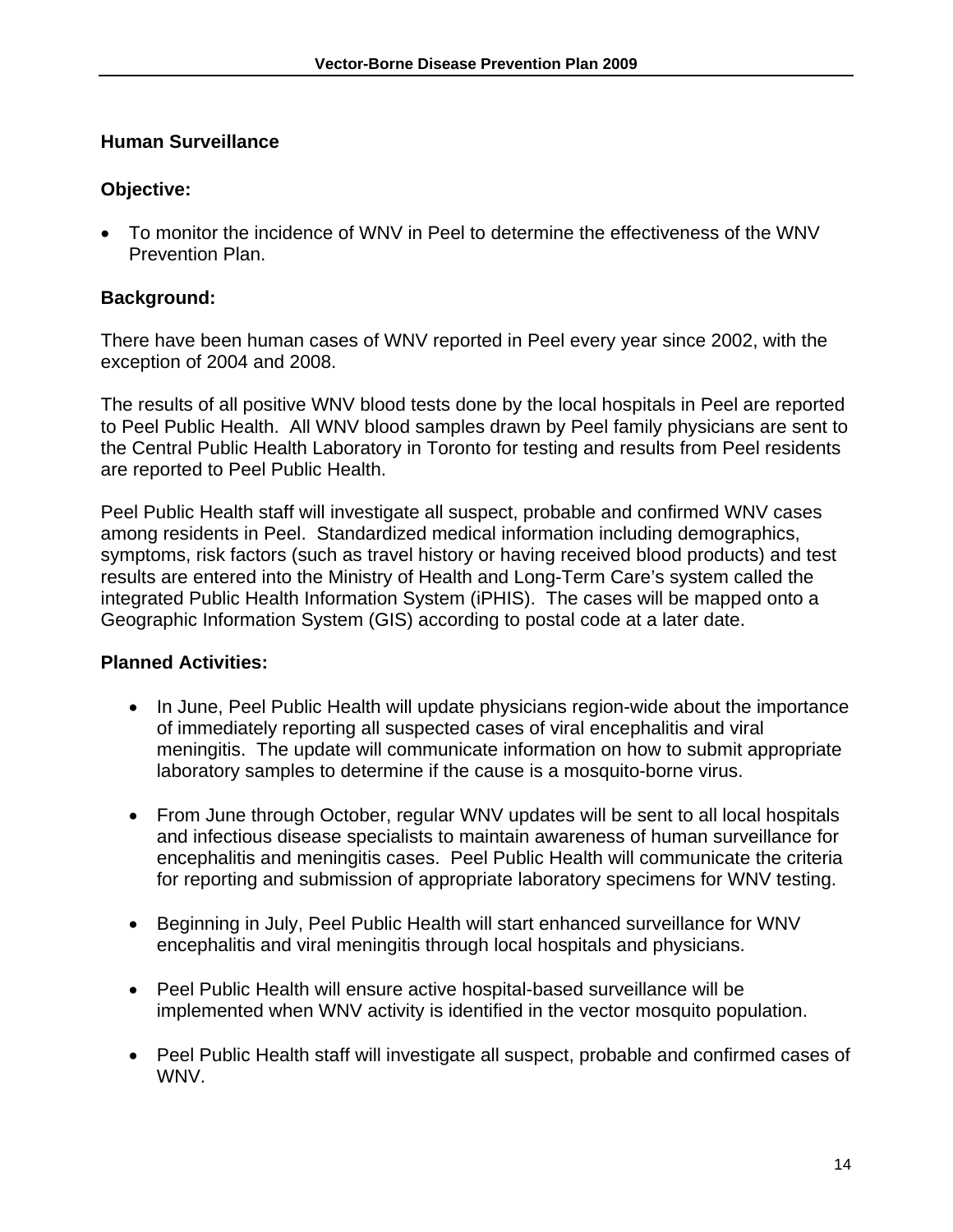- Peel Public Health will maintain a database and map all probable and confirmed cases of WNV.
- Peel Public Health will work closely with the MOHLTC to ensure that surveillance information is standardized and that personal medical information remains confidential.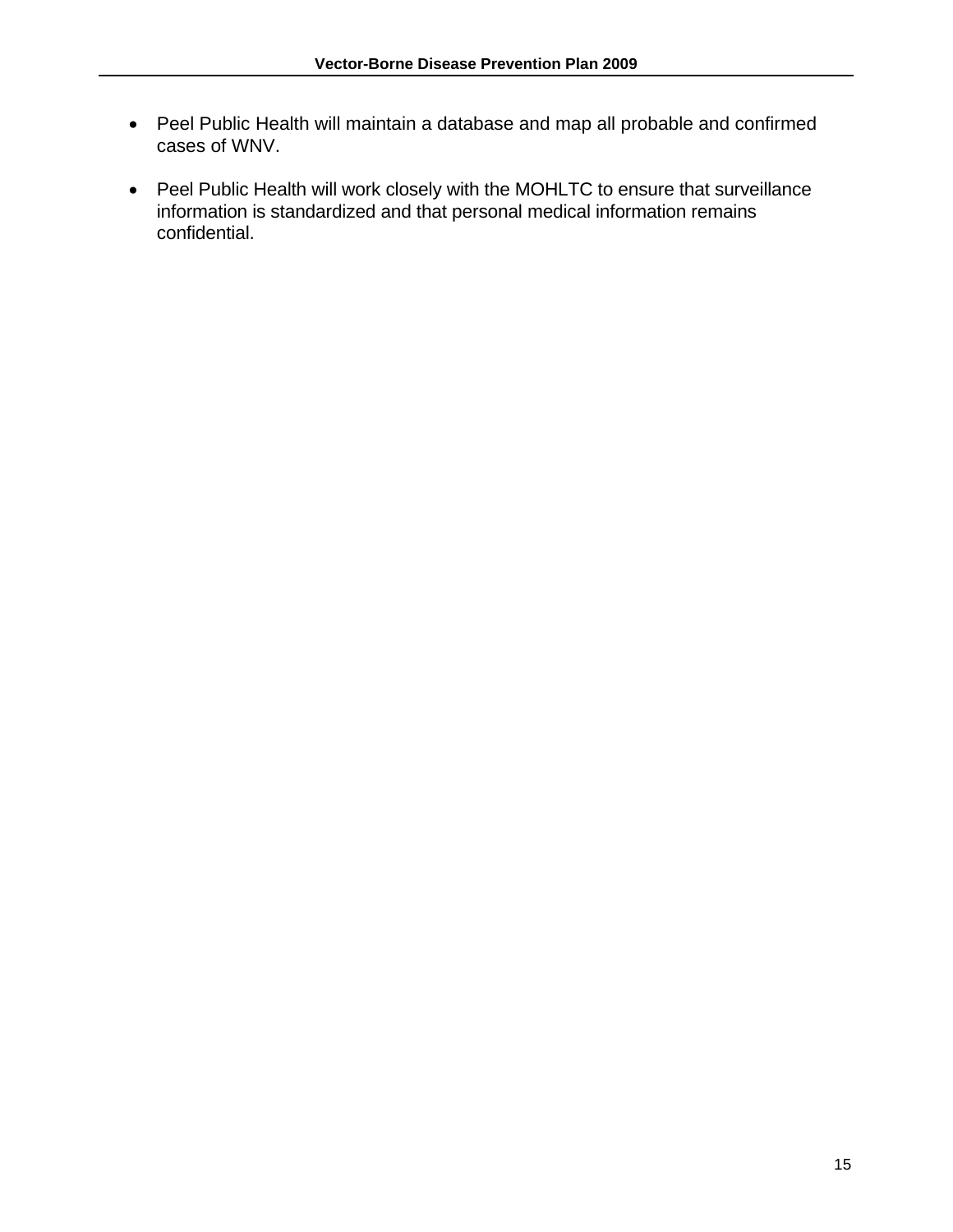#### <span id="page-17-0"></span>**Bird Surveillance**

Peel's WNV dead bird surveillance program has been ongoing since 2000. A positive crow found in Mississauga in mid-August, 2001 was the first indicator that the virus was present in Peel. In recent years, the program effectiveness has declined due to decreasing dead bird reporting by the public and information learned since the inception of the program. As a result, the MOHLTC has ceased funding the dead bird surveillance program.

In 2009, Peel Public Health will not conduct dead bird surveillance and will rely on larval and adult mosquito surveillance to determine the human health risk of WNV in Peel.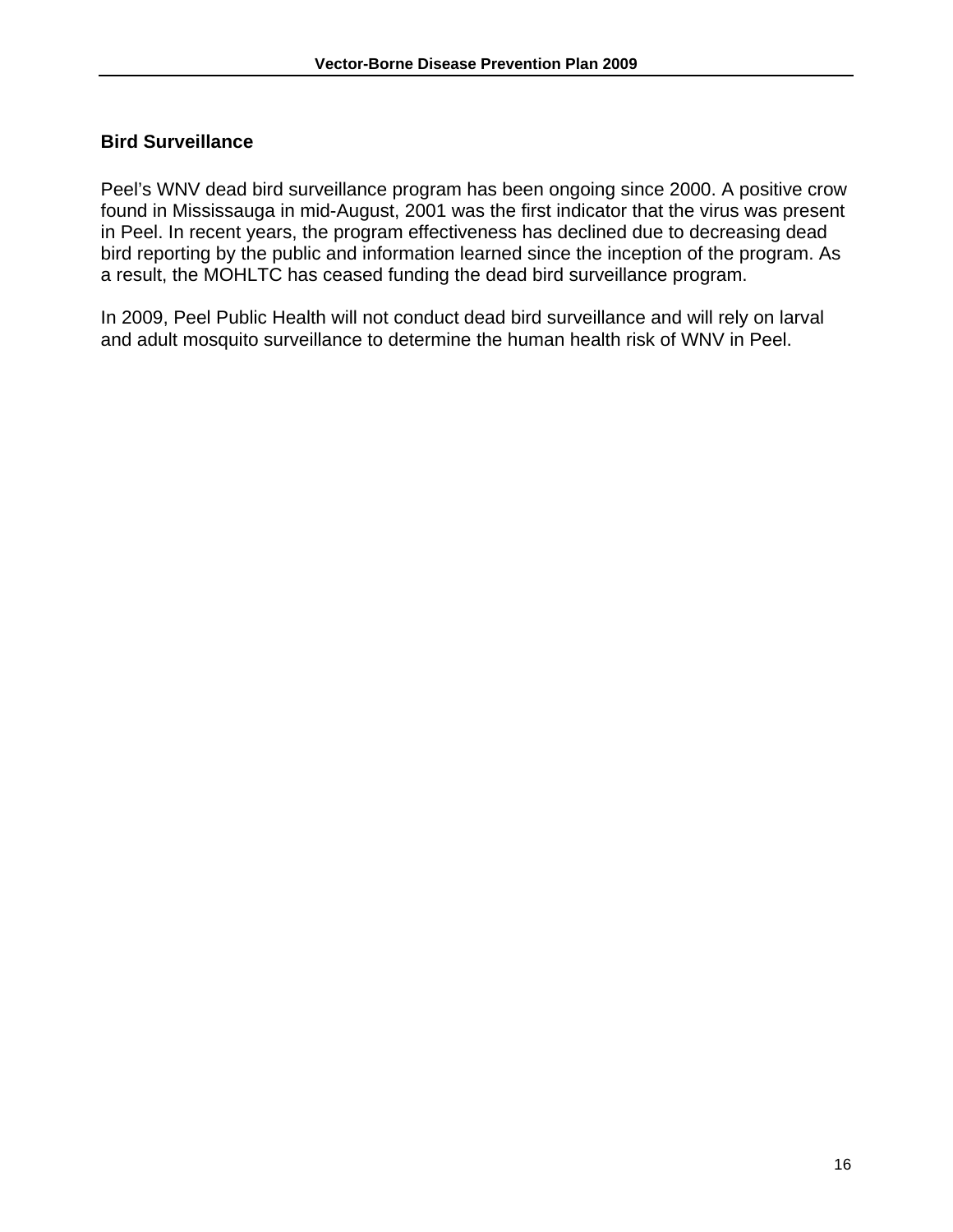#### <span id="page-18-0"></span>**Mosquito Surveillance**

#### **Objective:**

• To monitor numbers, species and locations of adult and larval mosquito populations and to detect the presence of WNV.

### **Background:**

The purposes of adult mosquito surveillance programs are: to monitor mosquito populations associated with WNV; to determine the level of WNV activity among these species; and to use this information to make decisions regarding the risk of transmission to humans and the need to implement mosquito control plans.

Adult mosquitoes will be collected bi-weekly from mosquito traps at 31 fixed locations throughout the Region of Peel from mid-June to late September. There are 17 permanent trapping sites in Mississauga, nine in Brampton and five in Caledon. Mosquitoes collected from the traps will be shipped to the mosquito laboratory service provider for counting, species identification and viral testing.

Seasonal field staff will survey a range of aquatic habitats for the presence of mosquitoes in the larval stage from early June to late September. Breeding sites will be located by referencing historical breeding site data collected in previous years, conducting field surveys and investigating stagnant water complaints. Larval surveillance will also involve the collection and identification of the larvae found at the breeding sites. This information will be used to determine mosquito species distribution, abundance and seasonal occurrence and will assist in guiding larviciding activities.

The risk of mosquito-borne disease depends on both the number of mosquitoes capable of transmitting the virus and the prevalence of the virus among these mosquitoes. Accurate and timely surveillance data on larval and adult mosquitoes will be important for guiding appropriate prevention and reduction activities.

#### **Planned Activities:**

- Peel Public Health will continue to work closely with other agencies to collect and map information on potential mosquito-breeding habitats.
- Peel Public Health will regularly inspect priority breeding sites and sites referred for assessment for the presence of larvae.
- Peel Public Health will record and assess all stagnant water complaints reported by the public. Peel Public Health will inspect and monitor the stagnant water reported on public property. Stagnant water reported on private property will continue to be referred to the municipal property standards by-law officers. Since 2004, a stagnant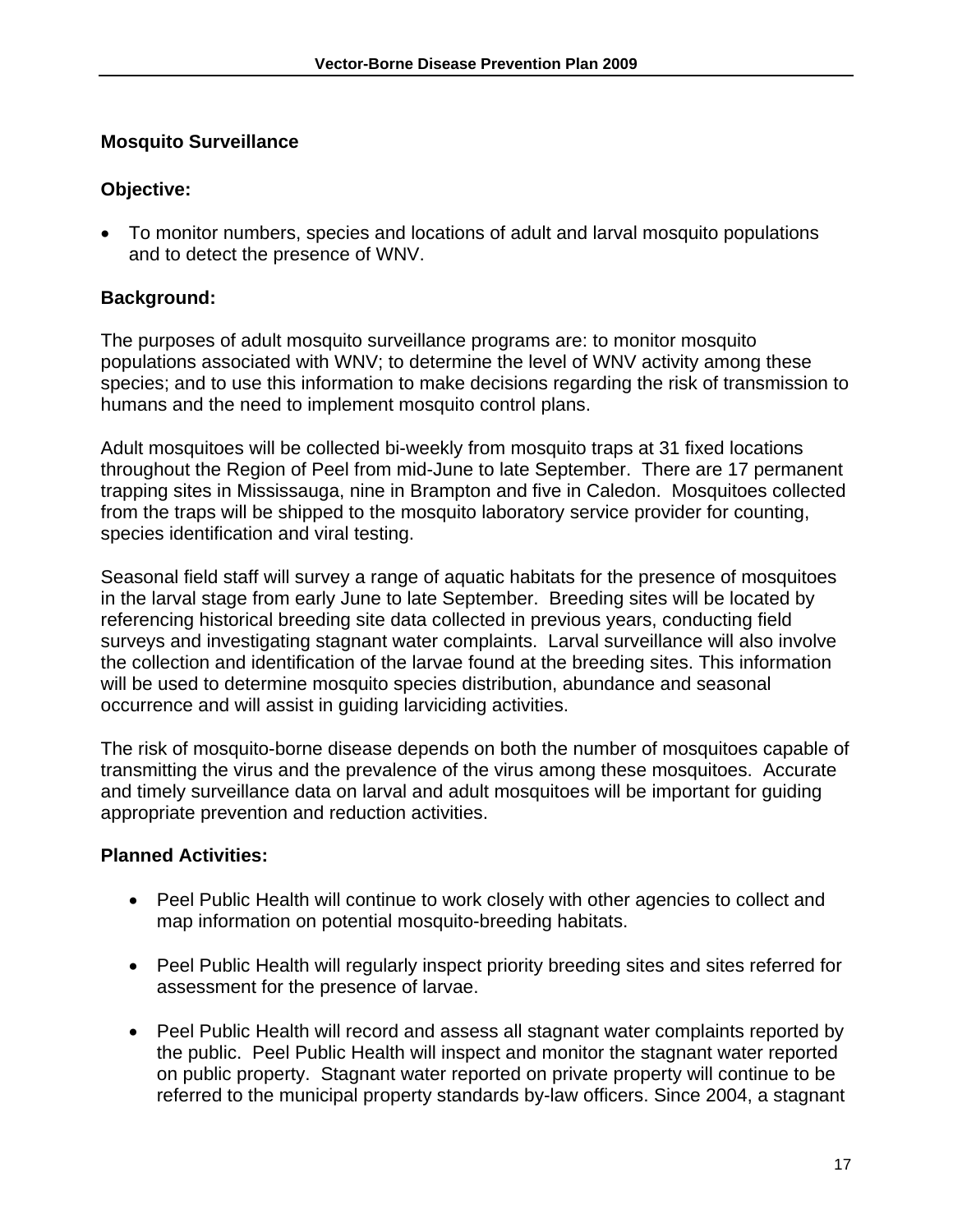water reporting form has been available on the Peel WNV website to allow the public to make on-line submissions. The on-line stagnant water reporting form will continue to be made available in 2009.

- From mid-June to late September, Peel Public Health will trap adult mosquitoes at 31 permanent sites throughout the three municipalities. Mosquitoes will be collected using CDC miniature light traps. The trapping season may be lengthened or shortened depending on the weather and the results of surveillance. Adult mosquitoes will be counted by species and tested for WNV by the mosquito laboratory service provider.
- Peel Public Health will continue to monitor the prevalence and distribution of invasive mosquito species such as *Ochlerotatus japonicus* and *Stegomyia albopictus* (Asian tiger mosquito). These two mosquito species are of concern as they are competent WNV vectors.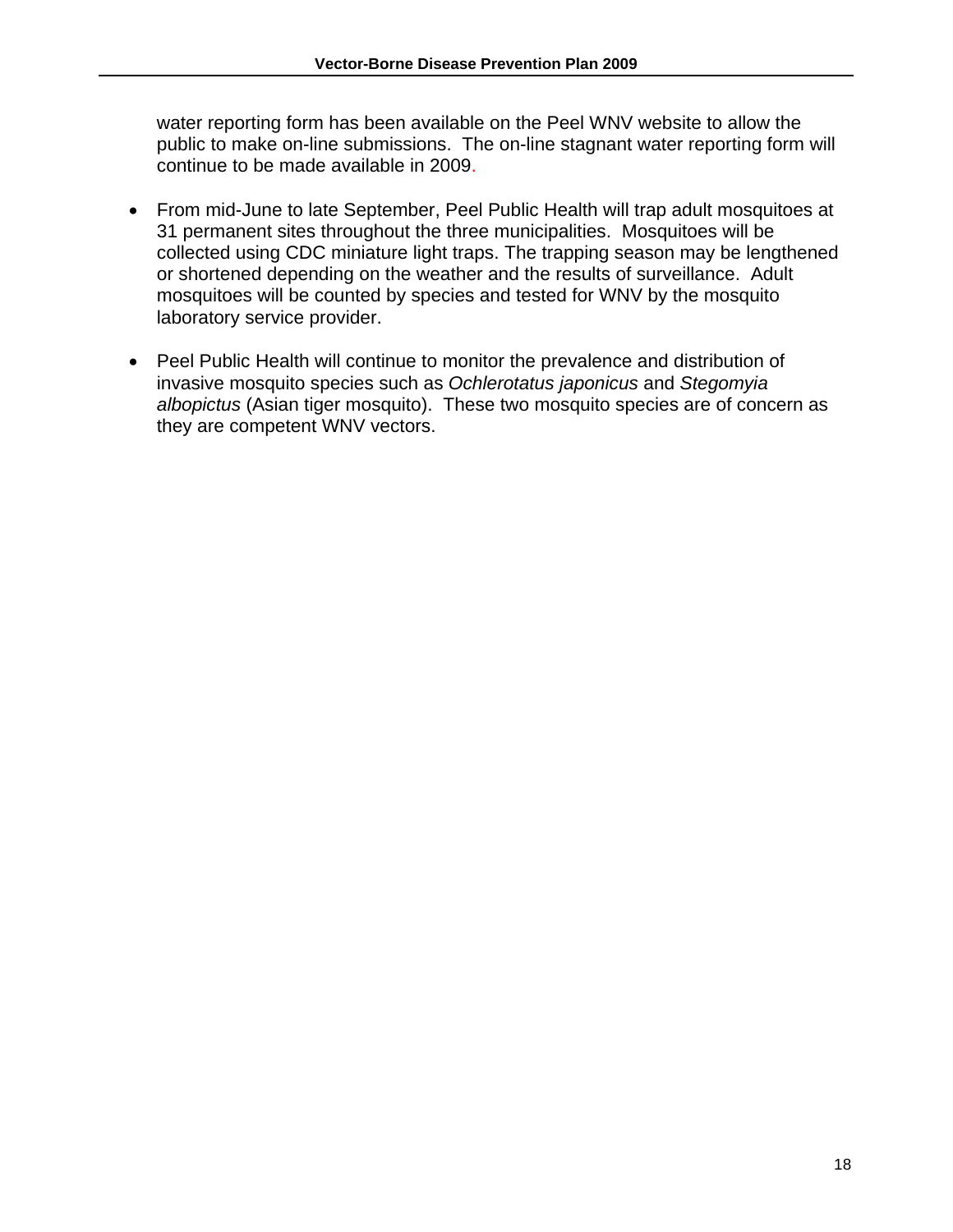### <span id="page-20-0"></span>**Pesticide Effects Surveillance**

#### **Objective:**

• To identify any unplanned impacts of pesticides used in mosquito control on human or ecosystem health.

#### **Background:**

In 2009, selective larviciding to reduce WNV vector mosquito numbers will continue. Results from the Ministry of the Environment pesticide surveillance studies that have been conducted in previous years have not indicated any environmental or health concerns associated with the use of larvicides. It is not expected that larviciding carried out as planned will have any adverse impact on human health, or any significant adverse impact on the environment. Peel Public Health will continue to work with other agencies to ensure our larviciding program does not negatively impact the ecosystem. Peel Public Health will also continue to use larvicide products that have been identified as having the least environmental impact. A contingency plan for adult mosquito reduction will include a plan for spraying of chemical pesticides if required to protect public health. All possible measures will be taken to prevent any adverse impacts of adulticiding on human health.

#### **Planned Activities:**

- Peel Public Health will work with other municipalities, conservation authorities and the Ontario Ministry of the Environment to evaluate the impact of pesticide application on the environment, and target and non-target species.
- Peel Public Health will collaborate with hospital emergency rooms and physicians to carry out surveillance for illness potentially associated with pesticide exposure.
- The Environmental Health Contact Centre will track calls related to concerns attributed to pesticides.
- Peel Public Health will conduct field inspections to verify the service provider contracted to conduct larviciding in Peel is applying the larvicides in accordance with Ministry of Environment regulations.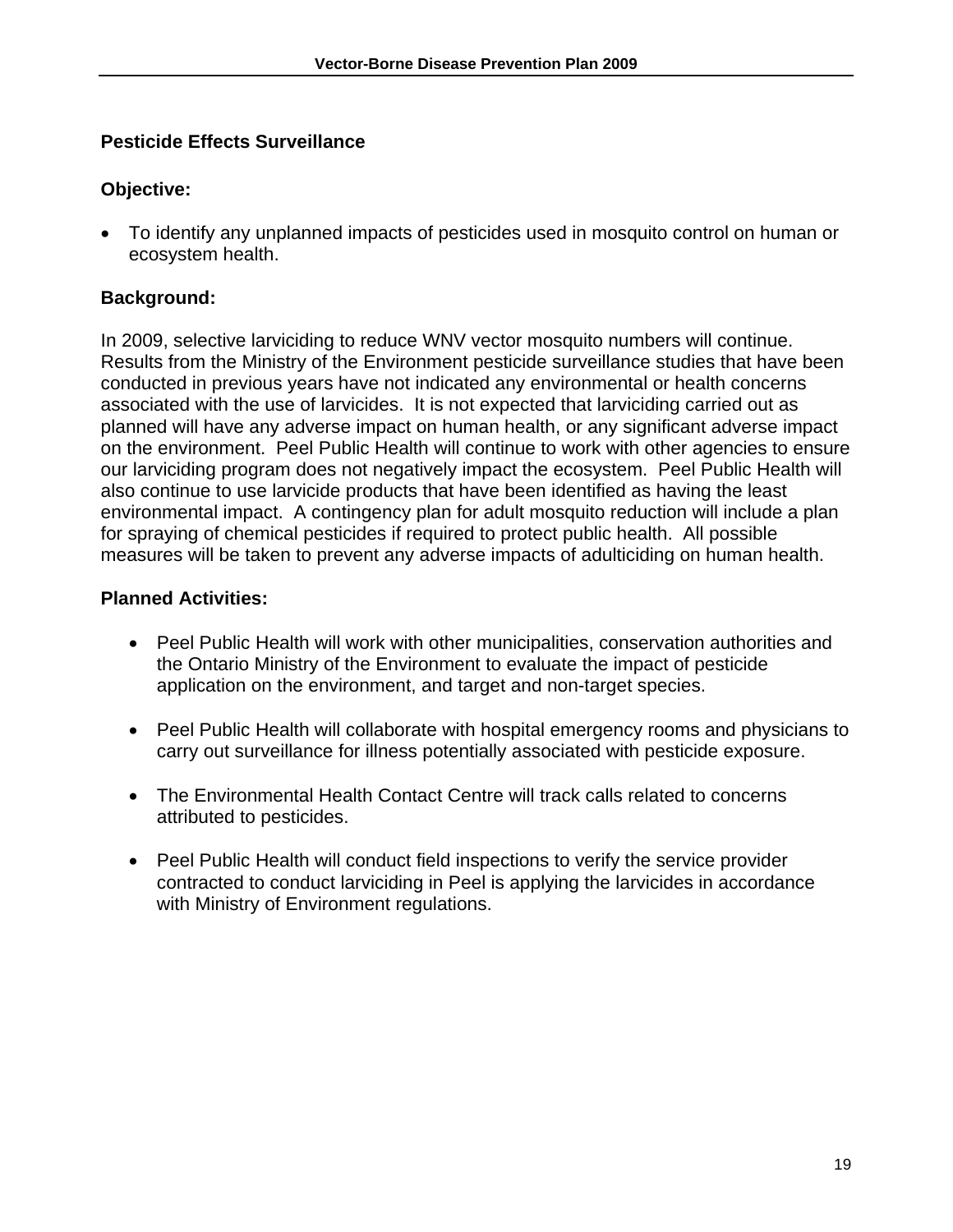## <span id="page-21-0"></span>**Larval Mosquito Reduction**

## **Objective:**

• To reduce the abundance of adult mosquitoes of the *Culex* species through the use of Integrated Mosquito Management (IMM) practices.

# **Background:**

All mosquitoes begin their life in water. This offers an opportunity to reduce the number of mosquitoes in an efficient way before the adult mosquitoes emerge and become widely dispersed.

Although approximately 40 species of mosquitoes are found in Peel, only a few are important in the transmission of WNV. *Culex pipiens* and *Culex restuans* are the most important mosquito species in the transmission of WNV. They are two of the most common mosquitoes found in urban and suburban areas. They breed quickly and use standing or slow-moving water containing decaying organic materials to lay their eggs. Prime breeding sites include roadside catch basins, ditches, discarded tires left outdoors, poorly maintained swimming and wading pools, clogged rain gutters and eavestroughs, containers left outdoors to collect water, and other collections of stagnant water that last for a week or more. Catch basins are an especially important environment since the majority of catch basins inspected in Peel have been found to contain mosquito larvae. This is supported by findings in other nearby jurisdictions.

Breeding of these mosquitoes can be prevented by either eliminating stagnant water (source reduction), changing the environment to be less hospitable for mosquito breeding, or treating the water with larvicide to prevent mosquitoes from developing. Habitat modification can include changing the physical environment such as improving drainage or introducing predators. An Integrated Mosquito Management approach makes use of a range of larval control strategies as appropriate to the situation.

Where *Culex* mosquito breeding cannot be effectively reduced by other means, larvicides will be employed. The larvicides that will be used in the Region of Peel are *Bacillus sphaericus* (Bs), *Bacillus thuringiensis* var. *israelensis* (Bti) and methoprene (Altosid®).

Methoprene is a synthetic insect growth regulator which interferes with the development of mosquito larvae into adults. It has been widely used over a period of many years, and its effectiveness and environmental impact have been extensively studied and documented. It has been investigated and approved by the federal Pest Management Regulatory Agency for mosquito larviciding in Canada. Methoprene has very little non-target species toxicity, and poses no risk to the health of mammals, including humans. It degrades rapidly in water, particularly in the presence of sunlight. Methoprene has a number of features which makes it the preferred larvicide for catch basins. It is highly effective against the mosquitoes found in catch basins (*Culex pipiens* and *Culex restuans*) and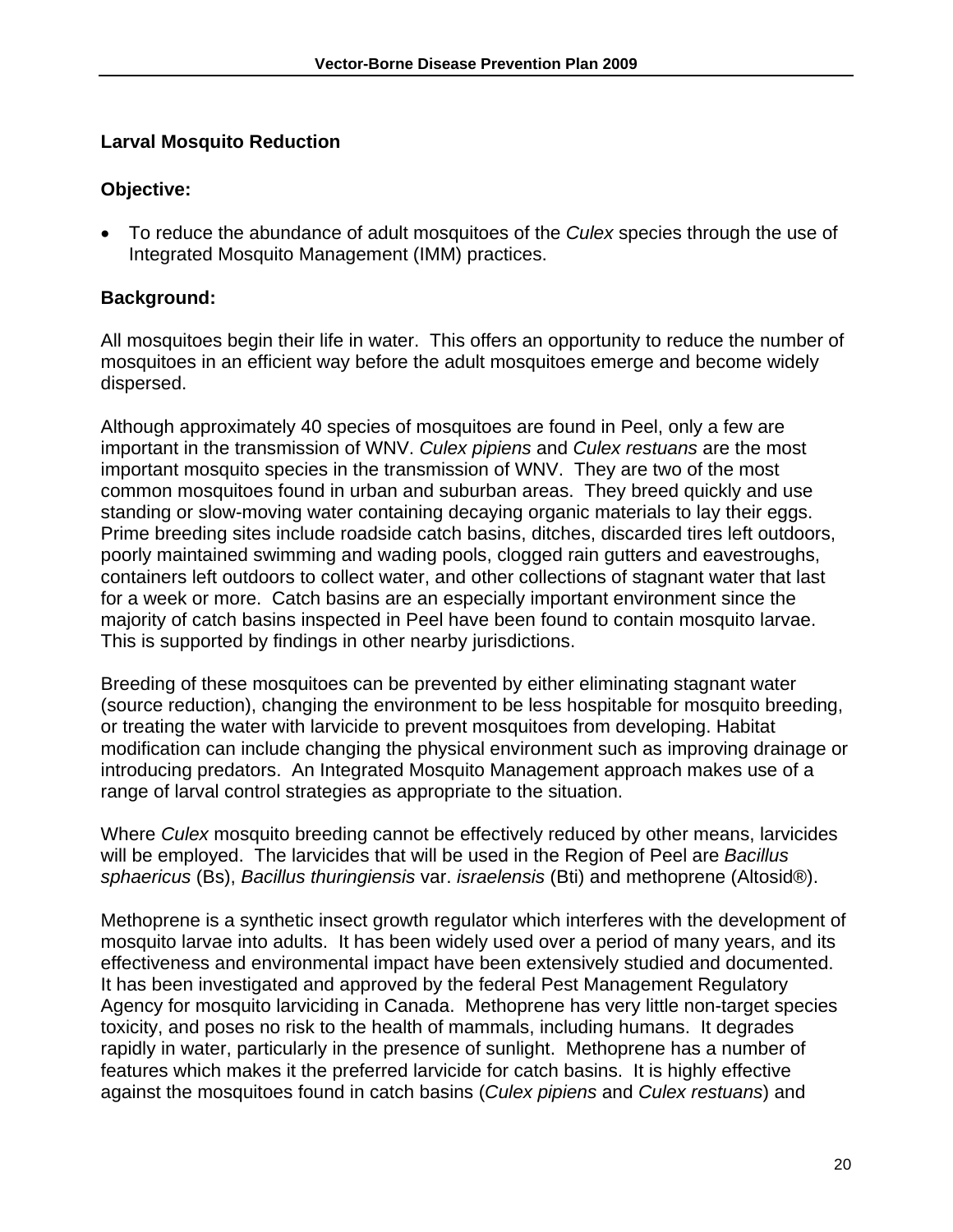works well in water high in organic material. Sustained release formulations are available so that the application in catch basins will only be necessary every three weeks.

Bti is a biological pesticide which kills mosquito larvae before they develop into adults. Like methoprene, Bti has been extensively used, studied and regulated. It is more selective for mosquito larvae than methoprene, and so has less impact on other insect species. However, this larvicide is not very effective in water bodies with high levels of organic matter, particularly in catch basins. Bti will be used in surface water breeding sites where impacts on species other than mosquitoes are more of a concern.

In 2005, the Pest Management Regulatory Agency approved the use of the biological larvicide *Bacillus sphaericus* (Bs) in Canada to control mosquito larvae. The Ministry of Environment permitted the use of this larvicide in both catch basins and surface water breeding sites. The active ingredients in *Bacillus sphaericus* and Bti are naturally occurring soil bacteria. Both products have a similar mode of action; larvae ingest the larvicide, consisting of Bti or Bs spores and the bacteria damage the gut of the mosquito larvae, causing the larvae to starve to death. *Bacillus sphaericus* provides mosquito control over a period of time, while Bti, although fast acting, does will not provide extended control. *Bacillus sphaericus,* unlike Bti, is effective in controlling mosquito larvae in high organic environments like catch basins. *Bacillus sphaericus* has been used in Peel to treat catch basins that drain directly into sensitive sites as well as some selected surface water sites since 2005. *Bacillus sphaericus* will continue to be used for these purposes in 2009.

To ensure a coordinated approach when investigating stagnant water complaints Peel Public Health will continue to work closely with local municipalities. The Region of Peel Mosquito Control Task Force developed standard practises and procedures to formalize complaint investigations. Sites located on public property will be investigated by the Region of Peel West Nile Virus team. Stagnant water issues on private property will be addressed by the local by-law enforcement staff under the existing municipal property standard by-laws. In circumstances in which the private property owner does not comply with the municipal by-law orders, Peel Public Health will investigate and if warranted issue a notice or order under public health legislation.

The Task Force has endorsed Integrated Mosquito Management as a guiding principle for the control of mosquitoes in Peel. Based on the importance of *Culex pipiens* and *Culex restuans* in transmission of WNV, the Region of Peel Mosquito Control Task Force has identified the following habitats in Peel (in order of priority from highest to lowest in the accompanying table) and recommended control strategies: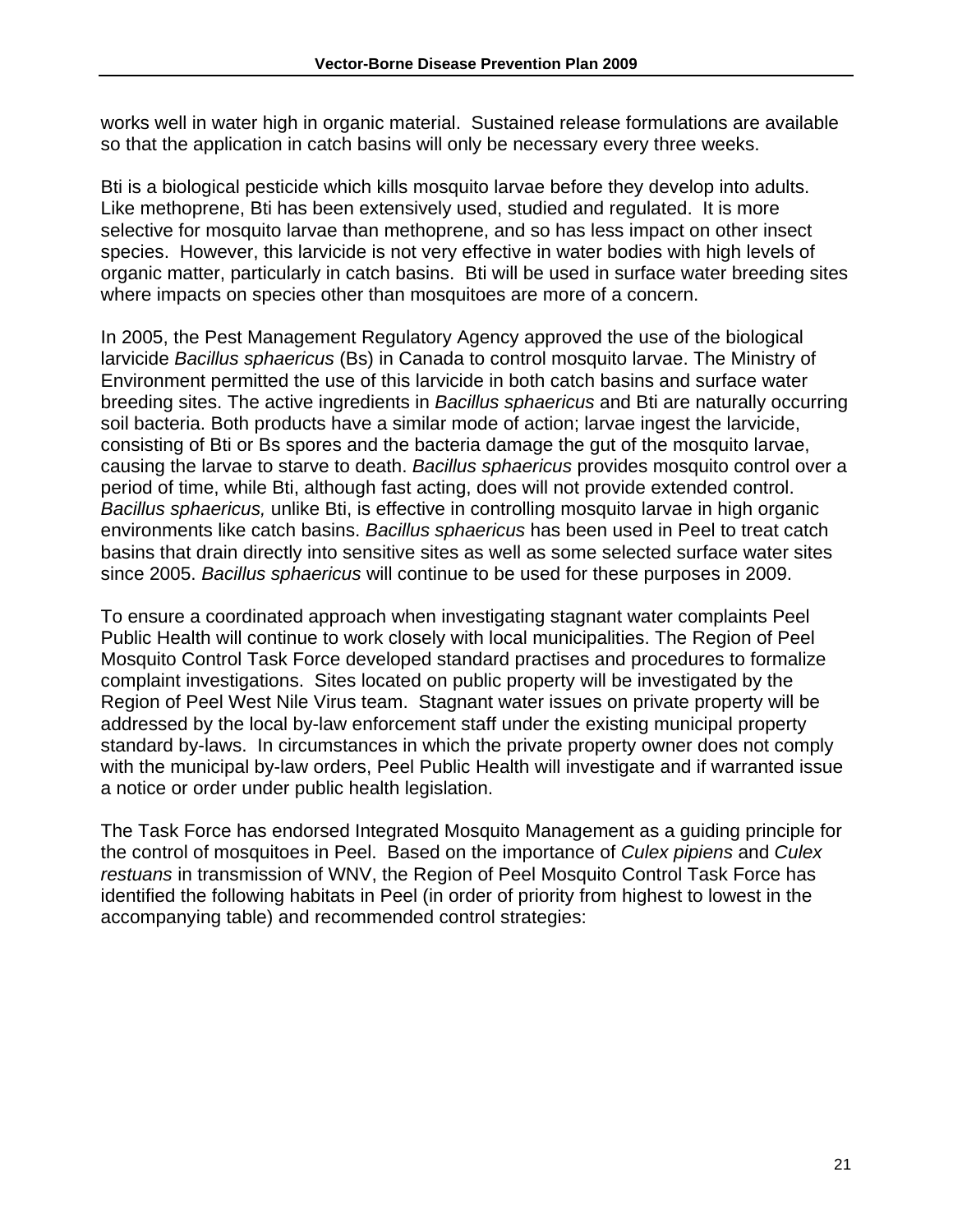| <b>Habitat</b>                                                                          | <b>Recommended Control Strategy</b>                                                                                                                                                                                                          |
|-----------------------------------------------------------------------------------------|----------------------------------------------------------------------------------------------------------------------------------------------------------------------------------------------------------------------------------------------|
| Roadside catch basins in urban and<br>suburban areas                                    | Larvicide with methoprene - use Bacillus<br>sphaericus or other methods for those that<br>drain directly into environmentally sensitive<br>areas                                                                                             |
| Artificial containers on public property                                                | Emphasize to municipal staff and volunteers<br>the importance of removing artificial<br>containers capable of promoting mosquito<br>breeding                                                                                                 |
| Artificial containers on private<br>property                                            | Educational campaign for small breeding<br>sites. Education, enforcement of existing<br>property standards or public health legislation<br>if necessary for significant breeding sites on<br>residential or commercial/industrial properties |
| Roadside ditches                                                                        | Site by site assessment – physical alteration<br>if feasible or larvicide if significant mosquito<br>breeding site                                                                                                                           |
| Storm water management ponds                                                            | Site by site assessment, with habitat<br>modification or larviciding if significant<br>breeding site                                                                                                                                         |
| Natural areas<br>Swamps and marshes<br>$\bullet$<br>Creeks and floodplains<br>$\bullet$ | Site by site assessment, with improvement of<br>natural controls. Bti or Bacillus sphaericus will<br>be considered if mosquito breeding is<br>significant and not controlled by other means                                                  |

#### **Roadside Catch Basins**

Roadside catch basins are the major habitat in urban and suburban areas for *Culex pipiens* and *Culex restuans*, the main vectors of WNV. While each catch basin is small in and of itself, collectively they represent a large area of mosquito breeding habitat, free of natural predators.

To mitigate WNV, Peel Public Health will hire a licensed pesticide applicator to treat approximately 90,000 catch basins (roadside storm drains) using the larvicide methoprene with the cooperation of other departments in the Region of Peel, the City of Brampton, the City of Mississauga and the Town of Caledon. Treatment of catch basins is a core part of WNV reduction programs in southern Ontario. Since catch basins are designed to hold water and do so for long periods of time, the only option for reducing mosquito numbers in a large number of catch basins is to larvicide. Methoprene is the recommended agent due to its effectiveness against mosquitoes, low anticipated effects on non-target organisms and the availability of formulations that provide sustained control for at least three weeks. Catch basins which drain directly into environmentally sensitive areas such as Rattray Marsh, Cawthra Park or the Heart Lake wetland complex will be treated with the biological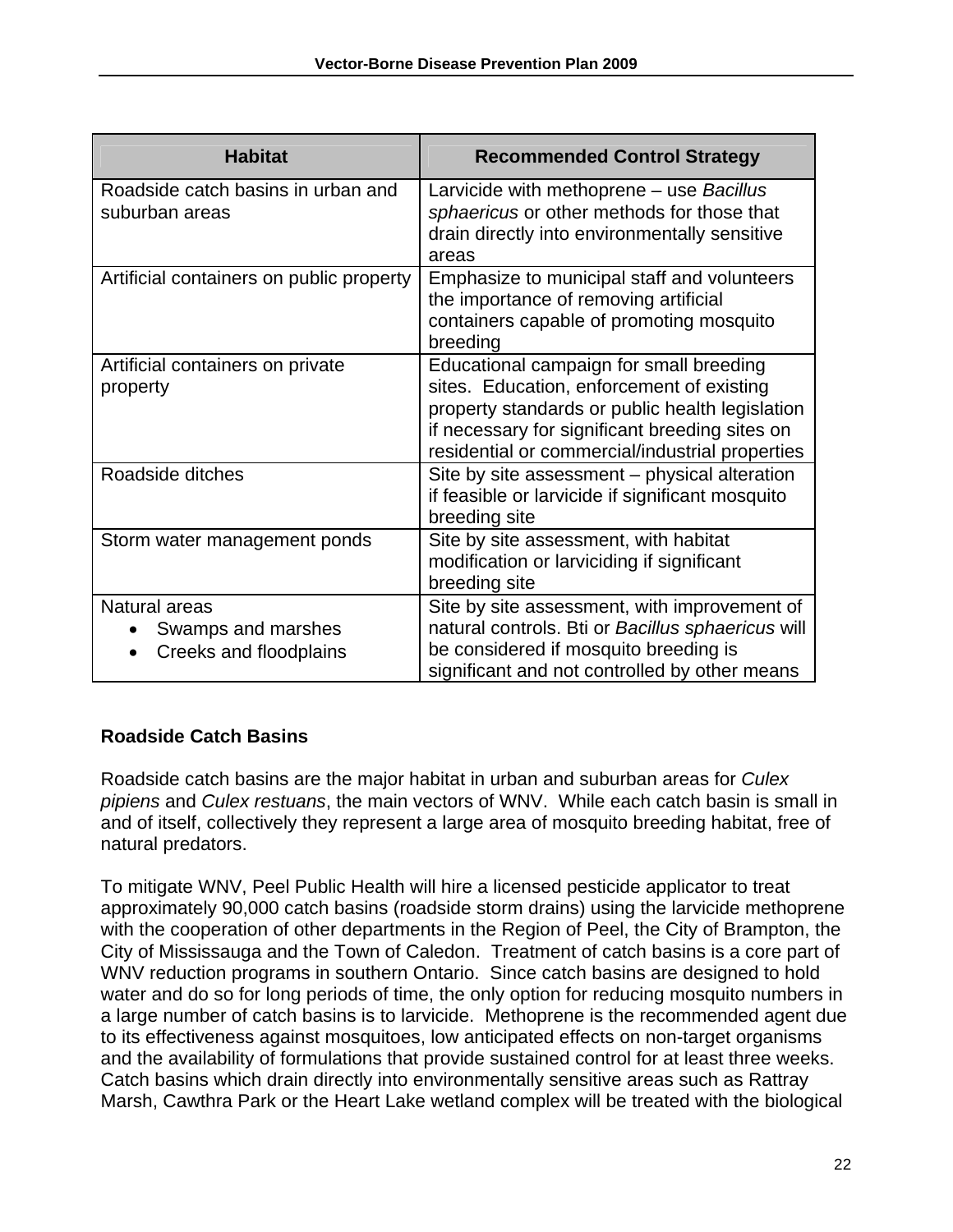larvicide *Bacillus sphaericus* (Vectolex). Alternatives such as flushing with water or vacuuming catch basins have been found to be ineffective tools for control as larvae are found within a matter of days after a vacuuming or flushing.

Peel Public Health will ensure the catch basin larviciding program is in compliance with Ministry of the Environment regulations and guidelines.

As was done in previous years, the Medical Officer of Health will issue an Order to each local municipality directing them to assist in and facilitate the application of larvicides to catch basins.

# **Artificial Containers**

Artificial containers such as tires, buckets, and unused swimming pools collect rainwater. Besides other sanitation concerns, they are ideal breeding sites for certain mosquito species due to the lack of predators. They may be especially productive when located in a heavily vegetated area. On public lands, there are already programs for waste removal and some volunteer programs exist to clean up parks and ravines. Reorientation of these efforts to emphasize removal, of garbage that promotes mosquito breeding may be sufficient to significantly reduce this habitat.

A large percentage of the land area in Peel is privately owned. Prime breeding sites here include discarded tires left outdoors, clogged rain gutters, unused swimming pools and plastic wading pools, and pails and barrels containing stagnant water. Every residential and commercial property owner should regularly inspect their property and buildings to determine if conditions are conducive to mosquito breeding and endeavour to eliminate those conditions. The public education campaign in 2009 will continue to highlight the need for Peel property owners to eliminate potential mosquito-breeding sites on private property. Municipal or regional staff will become aware through regular service delivery or by public complaint of significant collections of stagnant water lasting more than a week (e.g. unused swimming pools, large collections of tires or other refuse). Cleanup will be accomplished through property owner education, or failing that, through enforcement of existing property standards by-laws or public health legislation. If required, Peel Public Health will assess for the presence of mosquito larvae. Small accumulations of stagnant water, such as in a birdbath or children's toys left outside, will be dealt with by education alone.

# **Roadside Ditches**

Peel Public Health staff found a number of roadside ditches that contained vector mosquito larvae in 2008. Last year, roadside ditches received more larvicide treatments than any other surface water breeding site in Peel. The most effective way to prevent breeding is to eliminate the stagnant water through improved grading and drainage. This can be an expensive venture and should only be undertaken if the site is large and likely to be a problem on a continual basis. Municipal roadside ditches that hold water for longer than seven days in the summer months will be referred to the local roads departments for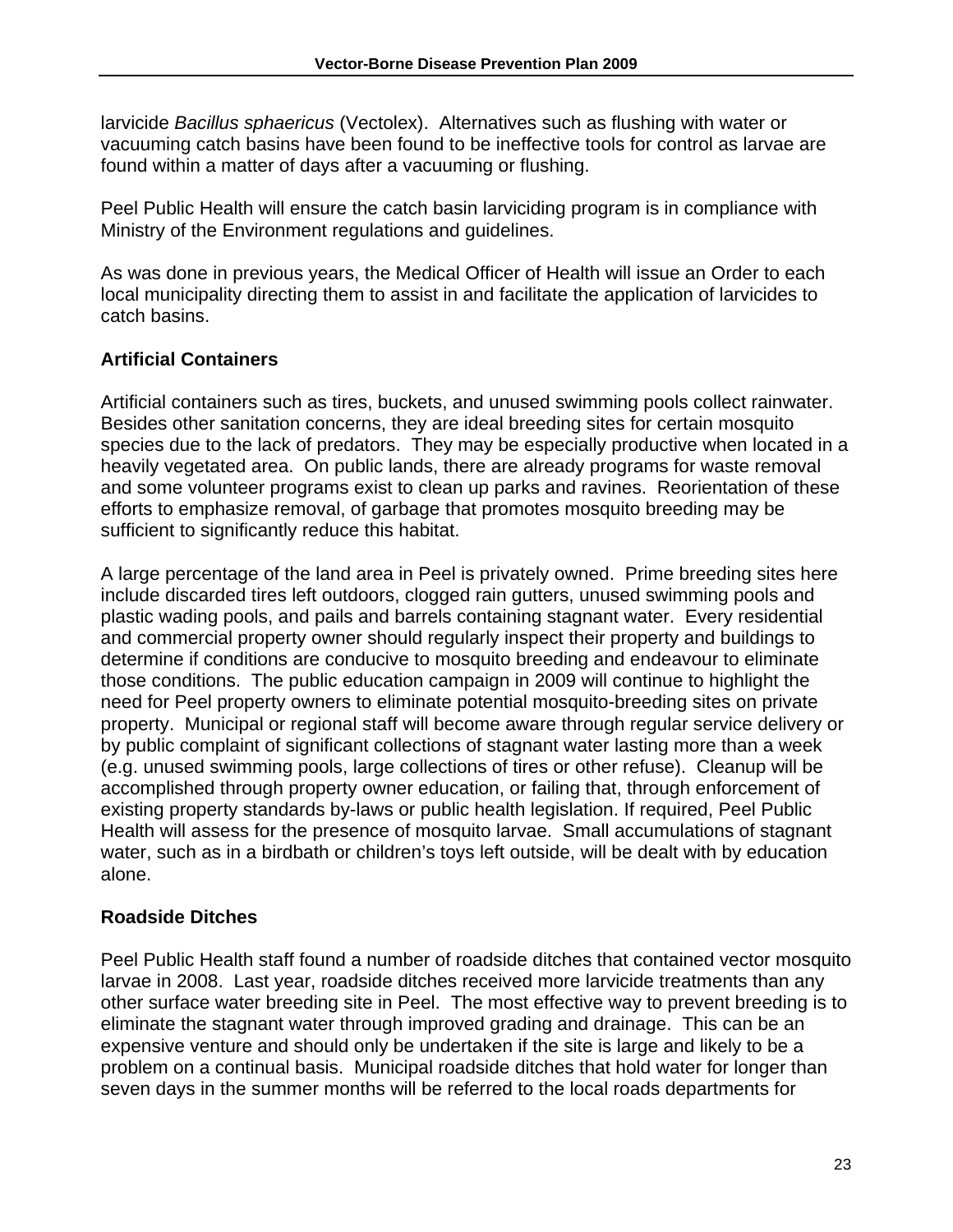assessment and remediation. In the meantime, ditches containing mosquito larvae will be treated with Bti or *Bacillus sphaericus*.

#### **Storm Water Management Ponds**

Larval surveillance has revealed that these sites do not support significant numbers of mosquito larvae. If larvae were found in ponds that constantly held water, it was generally only in small isolated areas that were surrounded with heavy vegetation. In ponds that were designed to hold water for only short periods of time, larvae were located in recessed areas that did not drain properly. In 2008, isolated areas of four storm management ponds received treatment; all the treated ponds were located in Mississauga.

As in previous years, storm water management ponds will be monitored for mosquito larvae. If significant mosquito breeding is found at a site despite the use of other measures, Bti or *Bacillus sphaericus* will be used as part of an Integrated Mosquito Management approach.

#### **Natural Areas**

Natural areas present special challenges and concerns for mosquito control. Any intervention in these areas must take care not to unnecessarily disrupt the existing ecosystem. Areas of open or flowing water do not make good mosquito breeding habitats. However, areas where there are temporary pools are believed to be the most important. Natural areas such as swamps, marshes, creeks and their floodplains breed mosquitoes of many different species. And while many mosquitoes are present, the majority not important vectors of WNV. For example, the large number of *Aedes* mosquitoes that emerge in the spring are thought to play little if any role in WNV transmission. Another difficulty is that many areas of stagnant water that produce mosquitoes are present for only a week or so following a rain.

The approach to mosquito control in natural areas in the Region of Peel for 2009 will involve assessment of breeding sites and larval monitoring to determine numbers and species important to WNV transmission. Response will be based on these assessment results and may involve improving natural controls, altering water flows if it does not damage the natural ecosystem and application of Bti or *Bacillus sphaericus* if other measures are insufficient to control mosquito breeding. In environmentally sensitive areas such as Rattray Marsh or Cawthra Woods and the Heart Lake wetland complex, Peel Public Health will follow the special process that has been developed by the Ministry of Natural Resources. It involves key provincial and federal agencies to provide recommendations on how to manage each specific site so as to minimize the impacts on rare and sensitive species present there.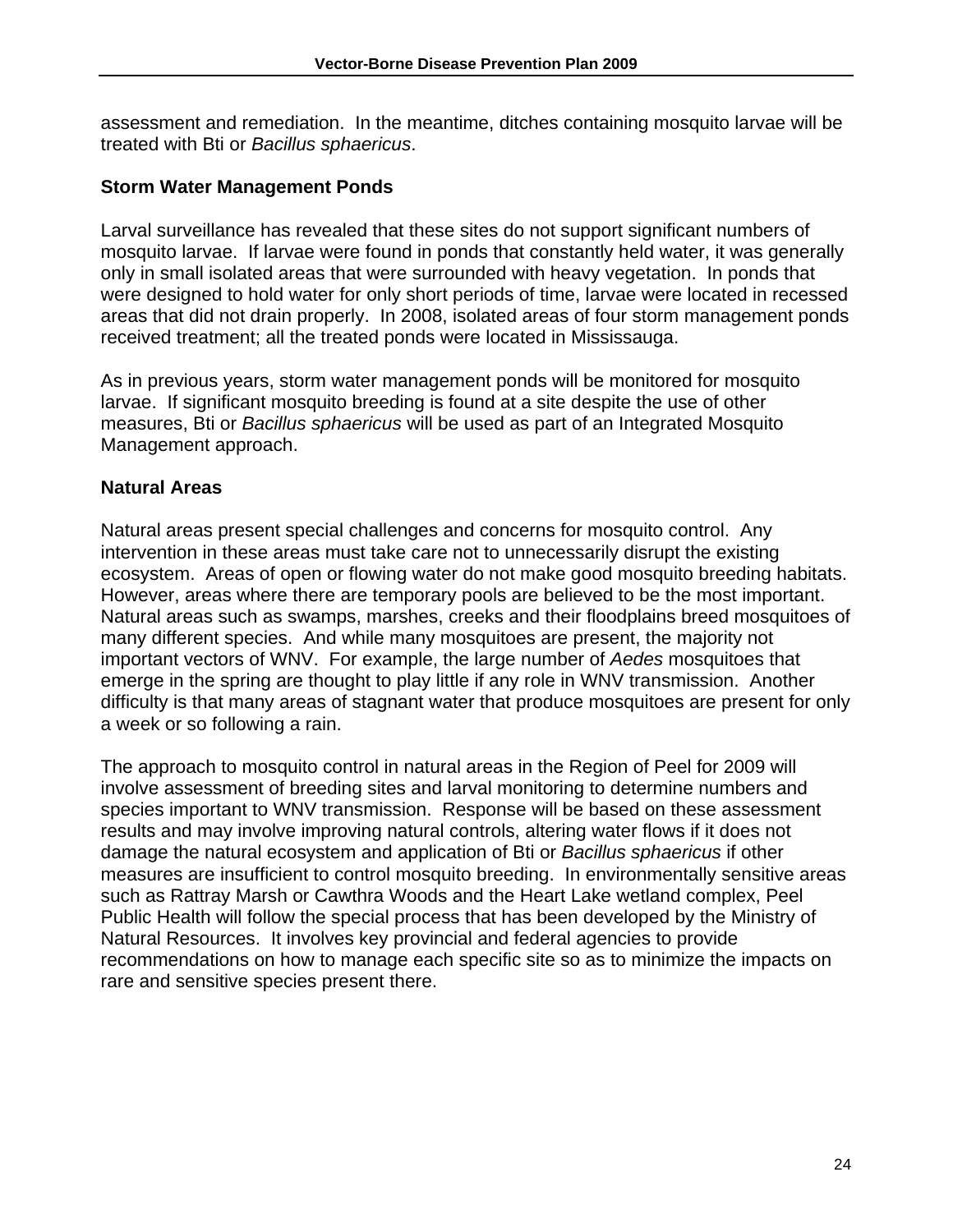#### **Planned Activities:**

- Public education materials will encourage residents and property owners to eliminate mosquito breeding sites on private property.
- Peel Public Health will work with municipal departments and volunteer groups to ensure that existing sanitation and waste removal on public property (including green areas such as parks, cemeteries, golf courses) places emphasis on removing garbage that promotes mosquito breeding (e.g. tires, pails, etc).
- Reports of stagnant water on private property will be assessed as per usual practice by property standards officers. Small sites will be dealt with through education. Potential breeding sites which are not cleaned up will be assessed by Peel Public Health for mosquito breeding, and if significant, pursued through local property standards by-laws or public health legislation, as appropriate.
- Peel Public Health and other agencies will identify areas of stagnant water associated with surface grading problems, road construction, clogged sewers and catch basins and obstructed waterways that are serving as mosquito-breeding habitat. These areas will be assessed on a site specific basis as they are identified and may be treated with larvicide. Remediation will be performed if possible.
- The larvicide methoprene will be applied to approximately 90,000 roadside catch basins in Brampton, Mississauga, and in the towns, villages and rural subdivisions of Caledon. It is anticipated that this will consist of three applications starting in June and ending in August. Since 2004, catch basins in green spaces of municipal parks were included in the larviciding program as were catch basins on properties owned and/or managed by the Region of Peel. Applications will continue to be conducted at these locations in 2009.
- Backyard catch basins will be only be treated upon the request of the home owner. A consent form must be signed by the home owner prior to treatment. Methoprene will be the larvicide used to treat backyard catch basins.
- In catch basins draining directly into environmentally sensitive areas, the biological larvicide *Bacillus sphaericus* will be used.
- Peel Public Health, in collaboration with local conservation authorities and parks departments, will monitor natural areas for mosquito larvae. Where possible, natural controls will be enhanced. Larvicide (Bti) and or *Bacillus sphaericus* will be applied on a site specific basis if sufficient numbers of mosquitoes implicated in the transmission of WNV are found, in compliance with Ministry of the Environment and Ministry of Natural Resources requirements.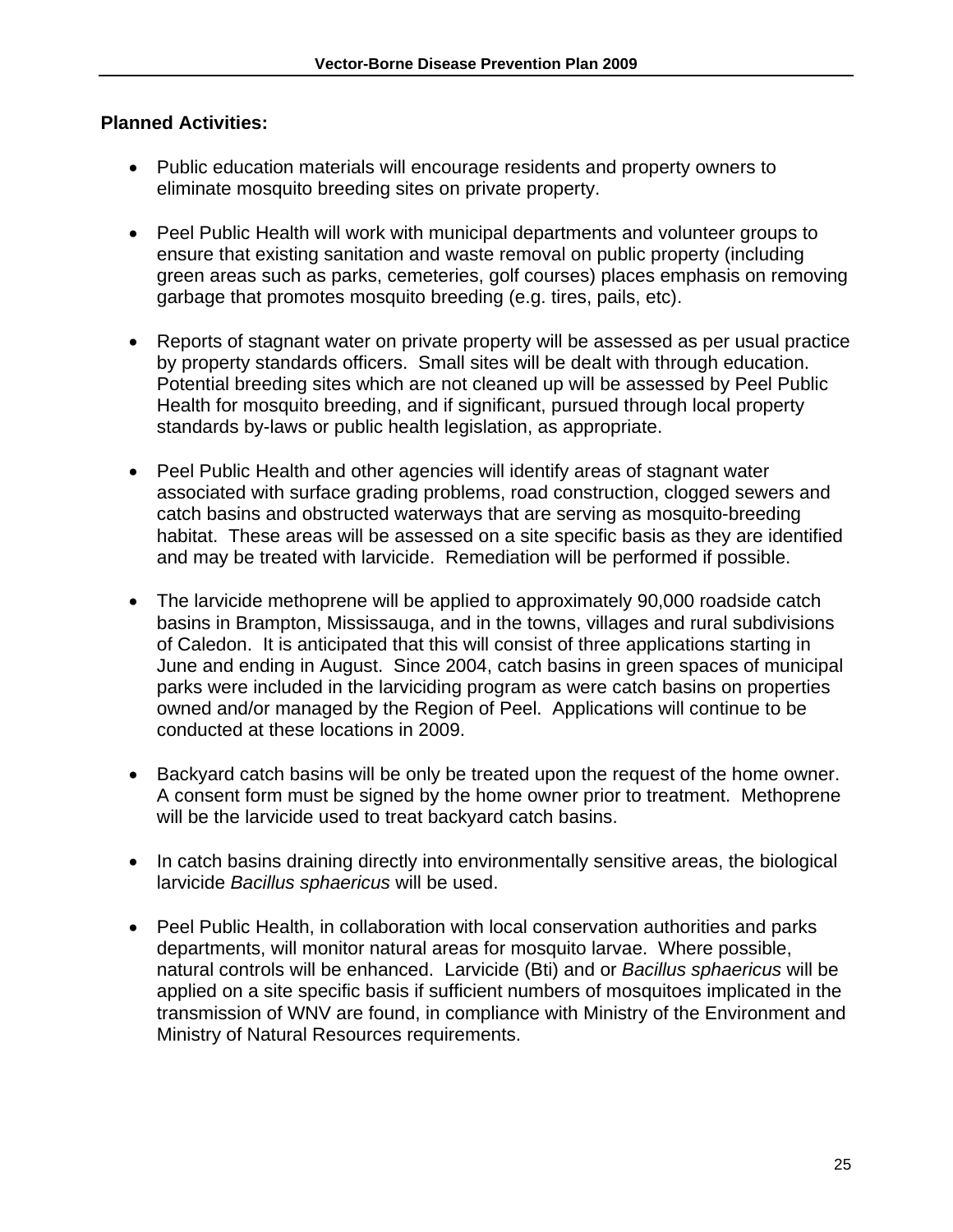# <span id="page-27-0"></span>**Adult Mosquito Reduction**

## **Objective:**

• To reduce the abundance of adult mosquitoes in areas of elevated risk to human health from WNV through the judicious use of pesticides.

# **Background:**

The application of chemicals to kill adult mosquitoes by ground or aerial application is called adulticiding. Adulticiding would only be considered in Peel if there was a significant risk to human health. Adulticides are typically applied as an Ultra-Low-Volume (ULV) spray, where small amounts of insecticide are dispersed either by truck-mounted equipment or from fixed-wing or rotary aircraft. For effective adult mosquito reduction, the fine ULV droplets must drift through the habitat and come in contact with flying mosquitoes. Adulticiding is the least efficient mosquito control technique since adult mosquitoes are widely dispersed and the pesticide has to make contact with the mosquito in order to kill it. Nevertheless, targeted adulticiding, based on surveillance data, is an extremely important part of any Integrated Mosquito Management (IMM) program. If an outbreak of WNV in people is occurring or imminent, it means that large numbers of WNV infected adult mosquitoes are likely present. This risk can only be mitigated in the short term through adult mosquito reduction.

During the WNV season, Peel Public Health's West Nile Virus Working Group will conduct a weekly risk assessment based on surveillance information to identify the relative risk of human infection in Peel. The West Nile Virus Working Group consists of staff from various programs including environmental health, communications, epidemiology, and communicable disease. Prior to any decision to apply adulticides, a number of factors will be considered in the context of mosquito and WNV biology to assess the level of risk to human health:

- Mosquito species distribution, density and trends to see if mosquito populations are those known to transmit WNV and if they are present at a high or low level.
- The level of WNV present in mosquitoes the presence of WNV in a high proportion of mosquitoes, especially those known to bite humans, is of greatest concern.
- Density and proximity of human populations to positive findings of WNV.
- The time of year human cases of WNV typically are greatest in the last two weeks of August and the first two weeks of September. Therefore, indications of high WNV activity prior to this time are of much greater concern than those after it.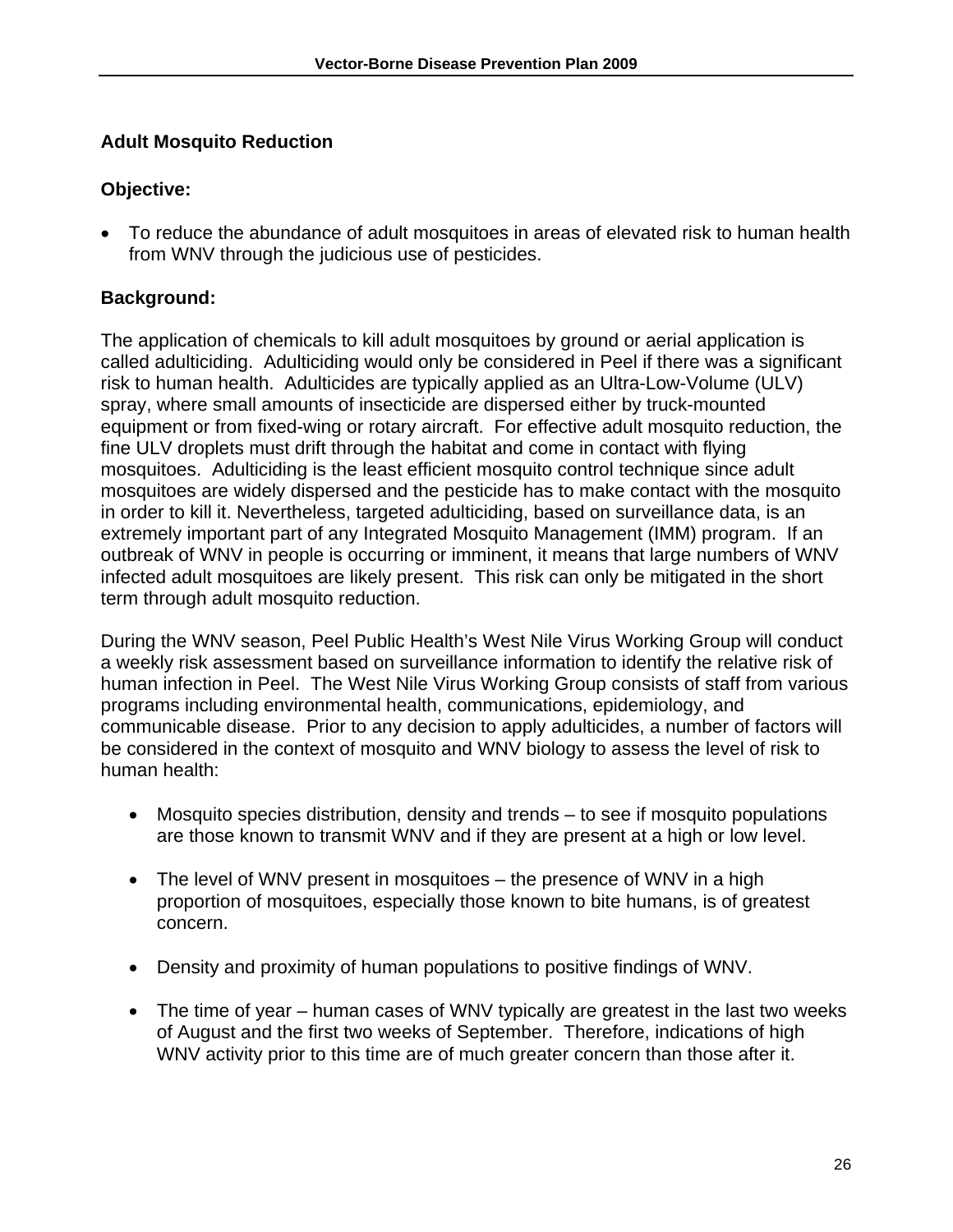- Weather certain conditions are necessary in order for adulticides to be applied effectively. Some forecasts may predict conditions that would result in a rapid decline in mosquito numbers making adulticiding unnecessary.
- The distribution of human cases in Peel and in other jurisdictions in the current year compared to past experience.

Because of the large number of factors, the decision to adulticide will be made on a case by case basis. The MOHLTC will be consulted prior to the initiation of any adulticiding activity. Every effort will be made to target this intervention to specific areas of risk and not an entire city or the entire Region and only when deemed necessary.

Adulticiding would be conducted using a truck-mounted unit. Application by aircraft is not being considered at this time. The adulticiding agent of choice will be malathion.

#### **Planned Activities:**

- Adulticiding decisions will be made on a case by case basis according to the level of human risk of WNV.
- If necessary, Peel Public Health would use malathion for adult mosquito control. Peel Public Health will annually review the availability, health impact and effectiveness information of pesticides. Any product will be applied in compliance with local, provincial and federal laws and regulations.
- The public will be notified of adulticide locations and schedules in advance, which will allow sufficient time to take any necessary precautions to reduce pesticide exposure (see Public Education and Community Outreach).
- Information will be released at least 48 hours in advance through the media, the Peel Public Health website, Environmental Health Contact Centre and pertinent municipal and community organizations and the Ontario Regional Poison Control Centre in accordance with MOE requirements.
- Hospitals and the Ontario Regional Poison Control Centre will be notified regarding the adulticiding schedule. Information on the pesticide that will be used will be provided to the public, physicians and other health care providers.
- Elected officials will be notified immediately once the Medical Officer of Health has made the decision to adulticide.
- Adult mosquito reduction measures will be scheduled when mosquitoes are active and when weather conditions are conducive to its success.
- Peel Public Health will monitor and assess control activities for any potential environmental and health effects through several measures which may include pre-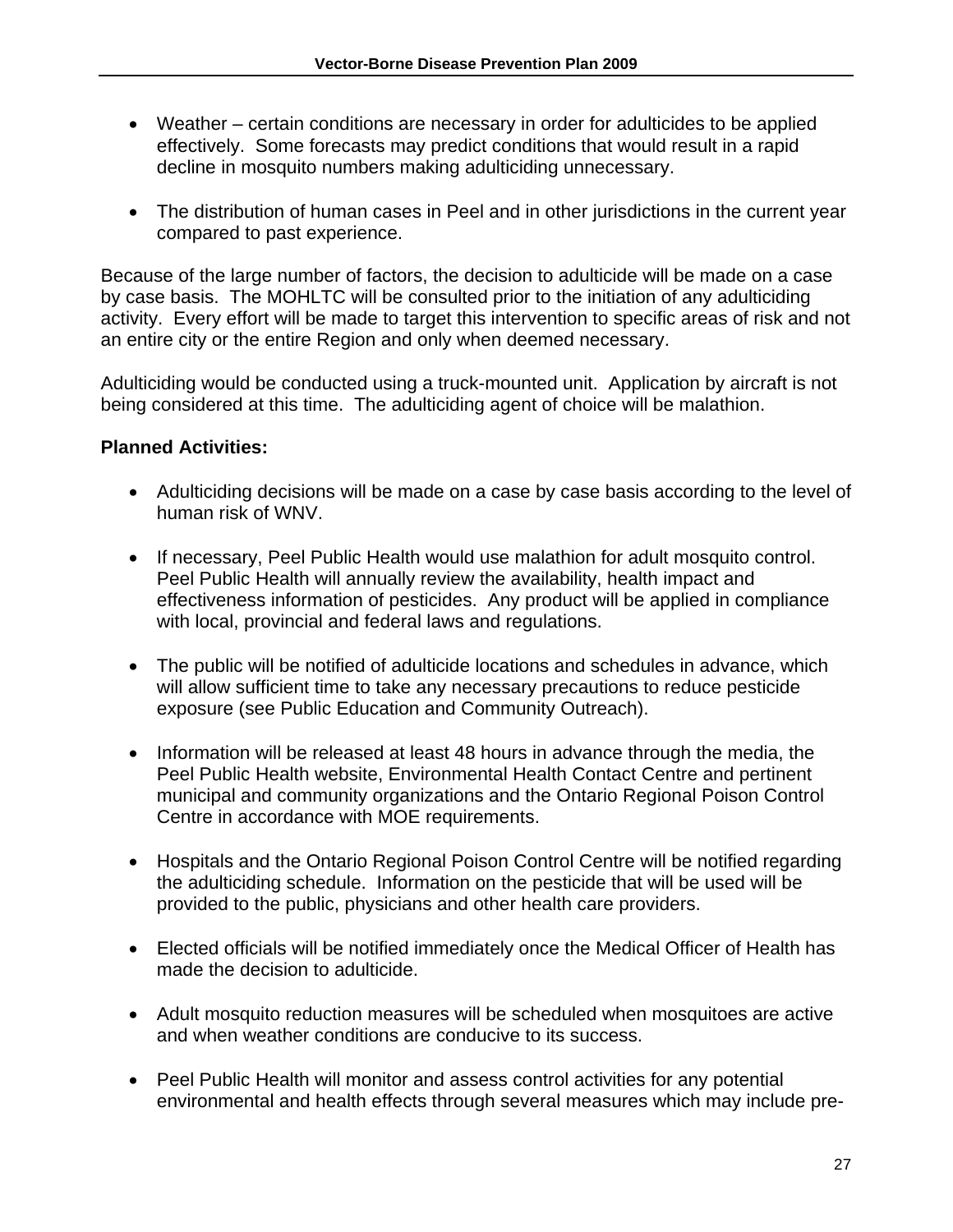and post-spray environmental sampling and addressing pesticide exposure complaints received by Peel Public Health.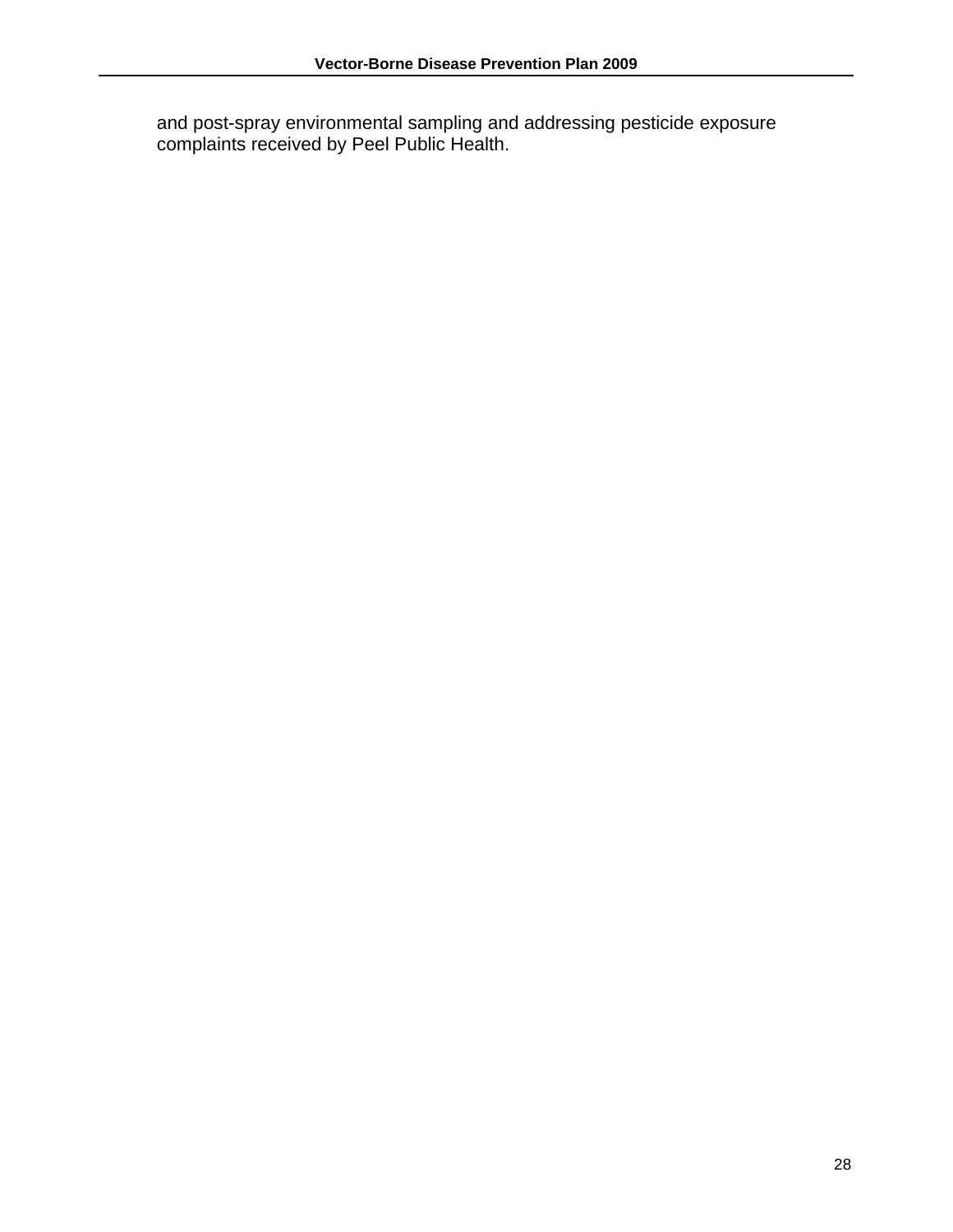#### <span id="page-30-0"></span>**Lyme Disease Surveillance Plan 2009**

Lyme disease is an illness caused by the bacterium, *Borrelia burgdorferi*, which can be spread through the bite of certain types of ticks. This bacterium is transmitted to ticks when they feed on infected animals and then to humans through the bites of the infected ticks. In Ontario, the disease is spread by the black-legged tick (*Ixodes scapularis*), also known as the deer tick. Lyme disease is the most common tick-borne disease in North America.

Every case of Lyme disease must be reported to the local health unit as it is both a reportable and communicable disease under the *Health Protection and Promotion Act*. Public health inspectors in Peel will investigate every case of Lyme disease received. The standard investigation will include confirming the diagnosis, collecting demographic data, determining location of exposure and investigating possible epidemiological links among cases. This will be accomplished by completing the Ministry of Health and Long-Term Care Lyme Disease Human Case Investigation Report which will be entered into the provincial Outbreak Module of the integrated Public Health Information System (iPHIS).

There are areas in Ontario that are considered high risk for Lyme disease because the bacteria have consistently been found in black-legged ticks from these areas. These areas include the north shore of Lake Erie including the Long Point area, Rondeau Provincial Park, and Turkey Point as well as the St. Lawrence Islands National Park. There are concerns that changes to climatic conditions such as warmer seasons could lead to conditions that are favourable for the establishment of black-legged tick populations in many parts of the province. At this point, there is no evidence to indicate that an established population of black-legged ticks is present in Peel. However, it should be noted that ticks can be spread by birds, in particular songbirds that feed off the forest floor. Because these birds are migratory, there is the potential for new populations of the blacklegged ticks to spread across the province. As a result, Peel Public Health will conduct passive tick surveillance in 2009. Tick surveillance can be active by collecting ticks in their natural habitat, or can be passive through examining ticks brought to Peel Public Health offices by the local residents. The objective of passive surveillance is to understand the level of community risk from Lyme disease as well to identify new establishing populations of black-legged ticks.

If passive surveillance indicates clusters of establishing populations of the tick vector or if there is evidence of confirmed human cases of Lyme disease that have been locally acquired, then active surveillance will be implemented. The common method to approximate a tick population is drag sampling. This is conducted by dragging a one metre square white cloth over the areas that ticks will be found such as tall grass or grassy areas along woodlots. Ticks that are looking for a host will attach themselves to the drag cloth. Ticks attached to the drag cloth will be collected for identification.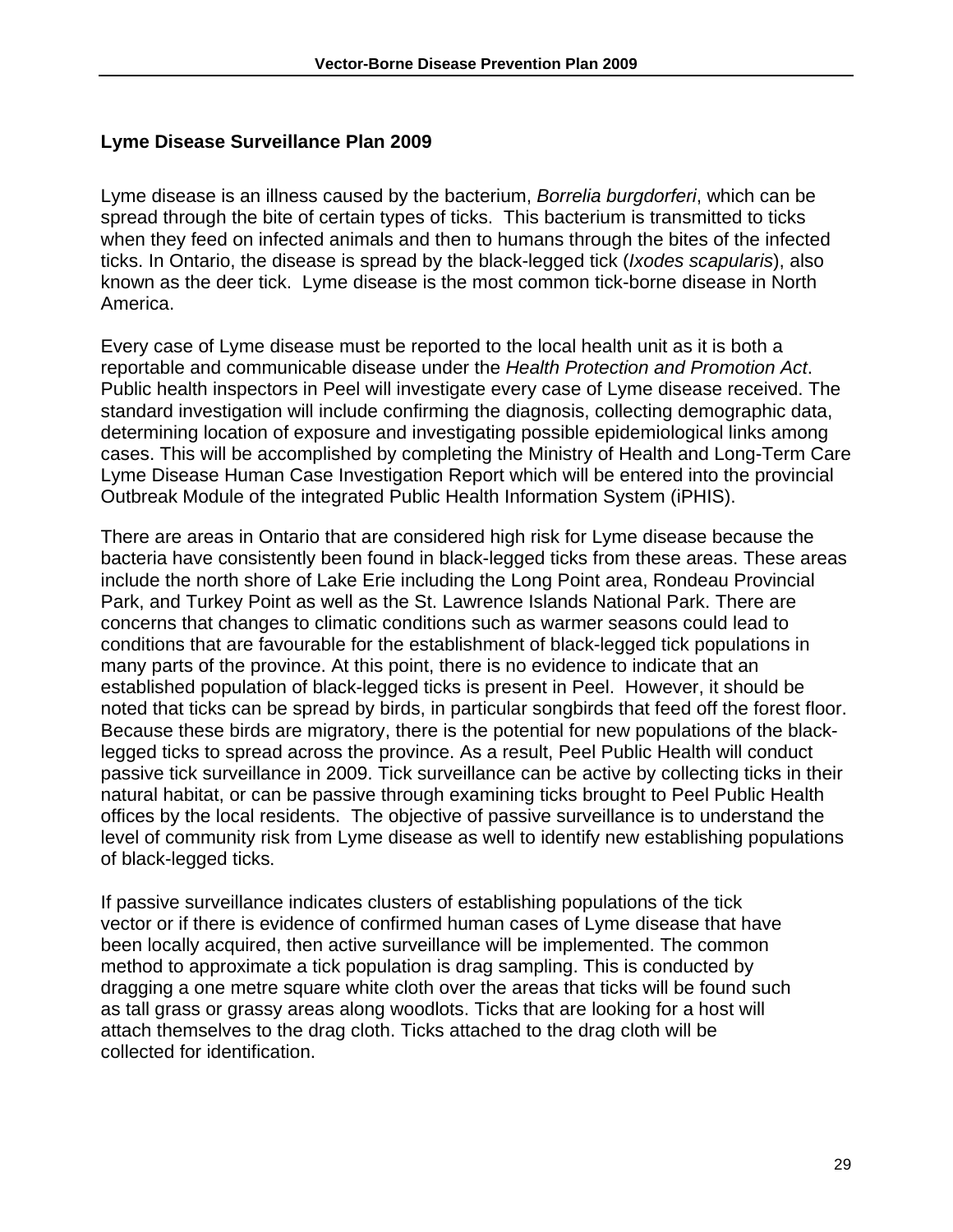Tick specimens that are collected through either passive or active surveillance will shipped to provincial Central Public Health Laboratory (CPHL) for species identification. The CPHL will send the identified ticks to the Public Health Agency of Canada's National Microbiology Laboratory for Lyme disease testing. Only the black-legged tick, *Ixodes scapularis,* will be tested for Lyme disease. Test results will determine the need for enhanced surveillance, increased public education or risk communication activities.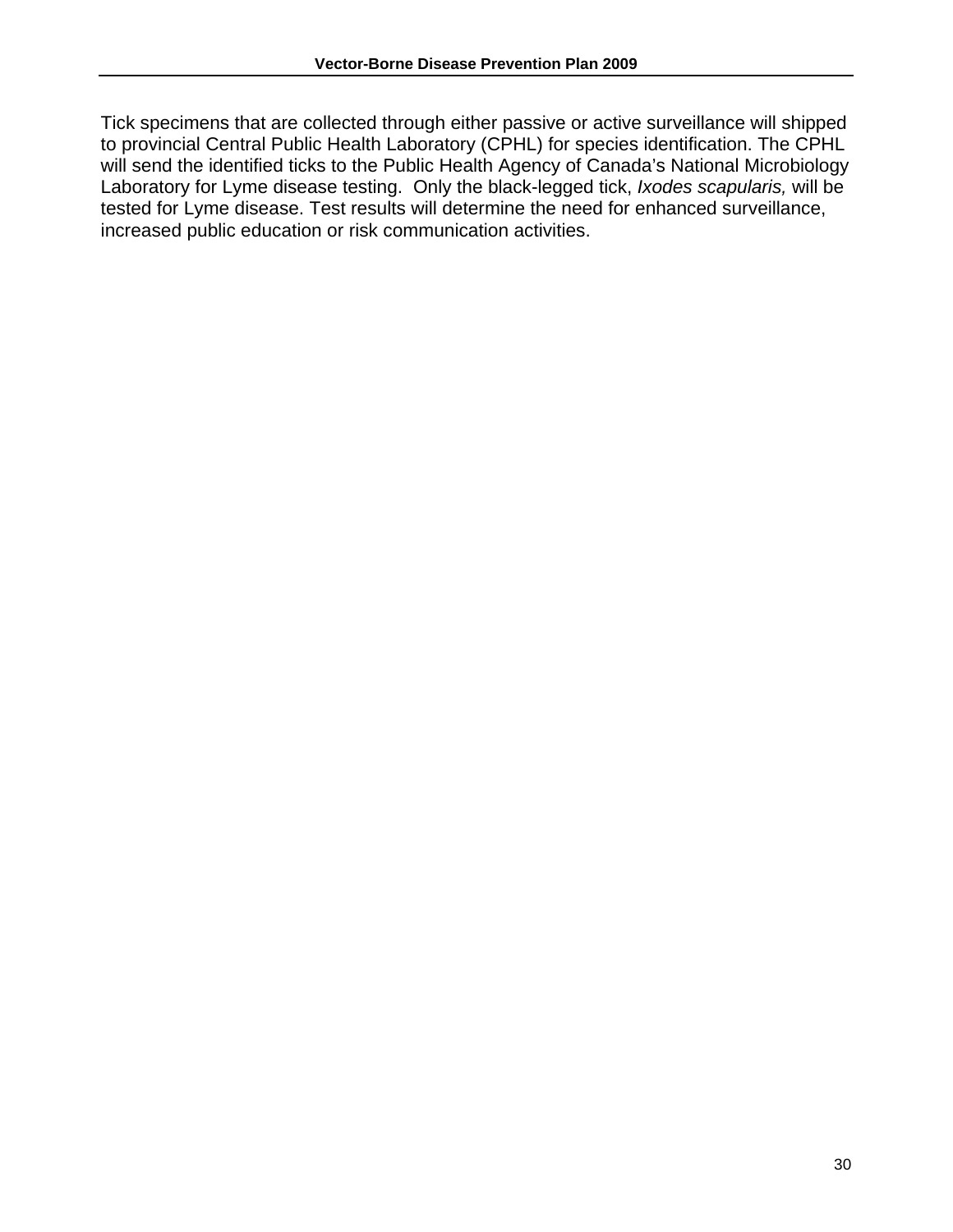#### <span id="page-32-0"></span>**Eastern Equine Encephalitis Plan 2009**

Eastern equine encephalitis, commonly referred to as EEE, is a viral disease of wild birds that is transmitted to horses and humans by mosquitoes. Of the North American mosquitoborne diseases, EEE appears to be the most severe human pathogen; approximately 33% of people who develop EEE encephalitis die of the disease and many survivors have long term health effects.

In Ontario, outbreaks of EEE have occurred sporadically among horses, but no human cases have ever been confirmed. In 2008, four horse cases were reported in Ontario. The lack of verified human cases of EEE in Ontario is not entirely understood, since human cases have repeatedly been reported in several states bordering the province.

Many species of mosquitoes can become infected with EEE virus. However, the most important mosquito species in maintaining the bird-mosquito transmission cycle is *Culiseta melanura*, which preferred habitat is freshwater hardwood swamps. Adult mosquito surveillance conducted over the last several years has found this species is present in Peel but in very low numbers. *Culiseta melanura*, is not considered to be an important vector of EEE to horses or humans because it feeds almost exclusively on birds. Other species of mosquito that feed on both birds and mammals are the vectors that transmit virus to horses and humans. These include species such as *Coquillettidia perturbans* and some species of the genus *Aedes* and *Culex.* 

In 2009, Peel Public Health will continue to monitor the prevalence and distribution of the *Culiseta melanura* as well *as Coquillettidia perturbans* and the *Culex* and *Aedes* species that are implicated in the transmission of EEE using the region-wide WNV adult mosquito trapping network. An additional component of the program this year is that any *Culiseta melanura* captured will undergo testing for the EEE virus. As in previous years, seasonal field staff working in the vector-borne disease program will survey a wide range of aquatic habitats for the presence of mosquitoes in the larval stage from early-May to late September. Larval surveillance is useful in determining the locations and time of year that mosquitoes use specific aquatic habitats, larval specimens will be identified and counted in our in-house laboratory, this information will be used to determine species composition and population densities. Mosquito surveillance data will be used in decision-making about EEE public education and mosquito reduction activities. Consistent routine testing and monitoring over a period of years will provide data upon which to revise and refine Peel's EEE surveillance program.